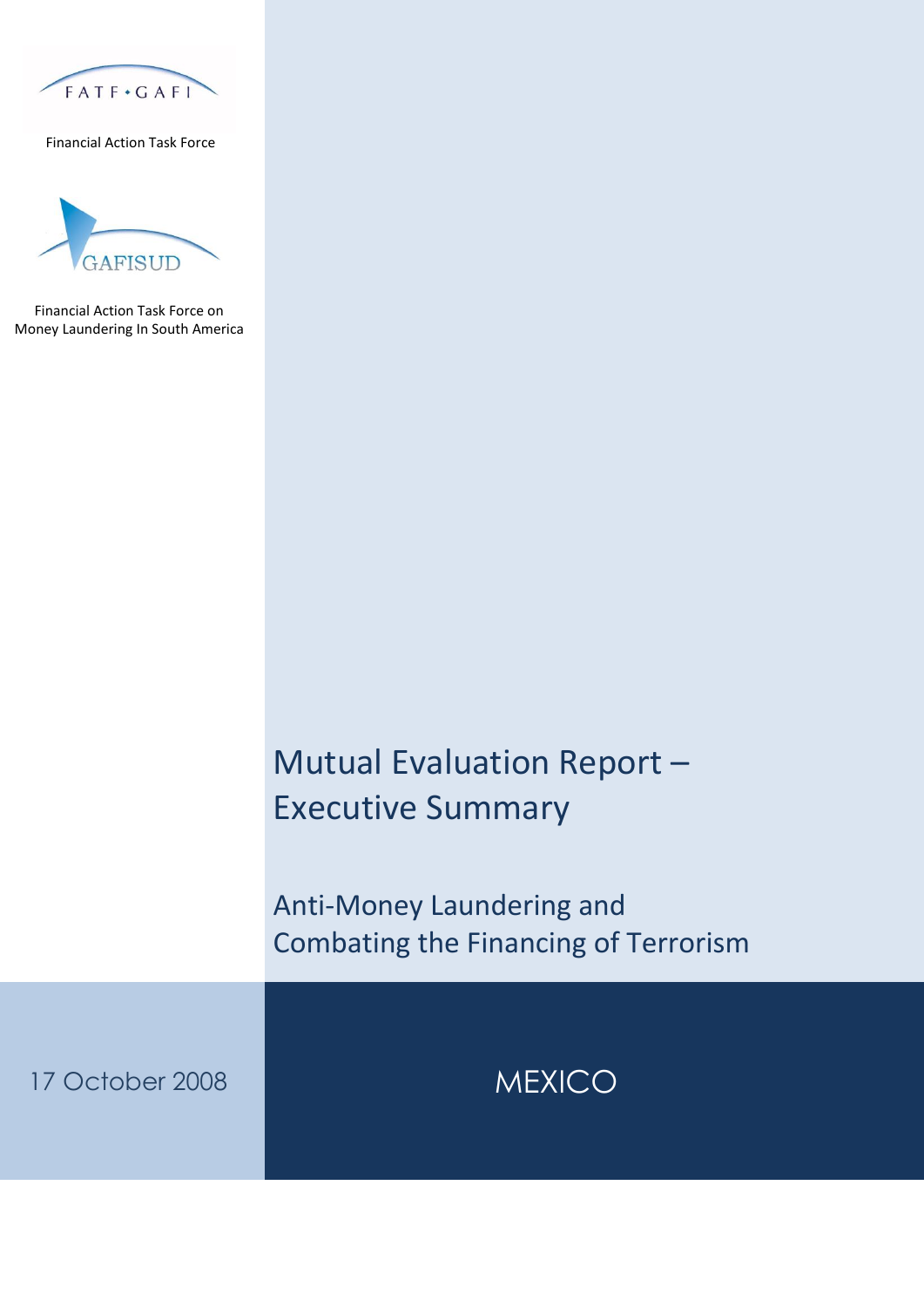Mexico is a member of the Financial Action Task Force (FATF) and of the Financial Action Task Force on Money Laundering In South America (GAFISUD). This evaluation was conducted by the International Monetary Fund and was then discussed and adopted in Plenary as a mutual evaluation as follows: FATF (3<sup>rd</sup> evaluation) 17 October 2008

GAFISUD (1<sup>st</sup> evaluation)

5 December 2008

© 2008 FATF, GAFISUD and the International Monetary Fund.

No reproduction or translation of this publication may be made without prior written permission. Applications for such permission, for all or part of this publication, should be made to the FATF Secretariat, 2 rue André Pascal 75775 Paris Cedex 16, France (fax +33 1 44 30 61 37 or e-mail[: Contact@fatf-gafi.org\)](mailto:Contact@fatf-gafi.org)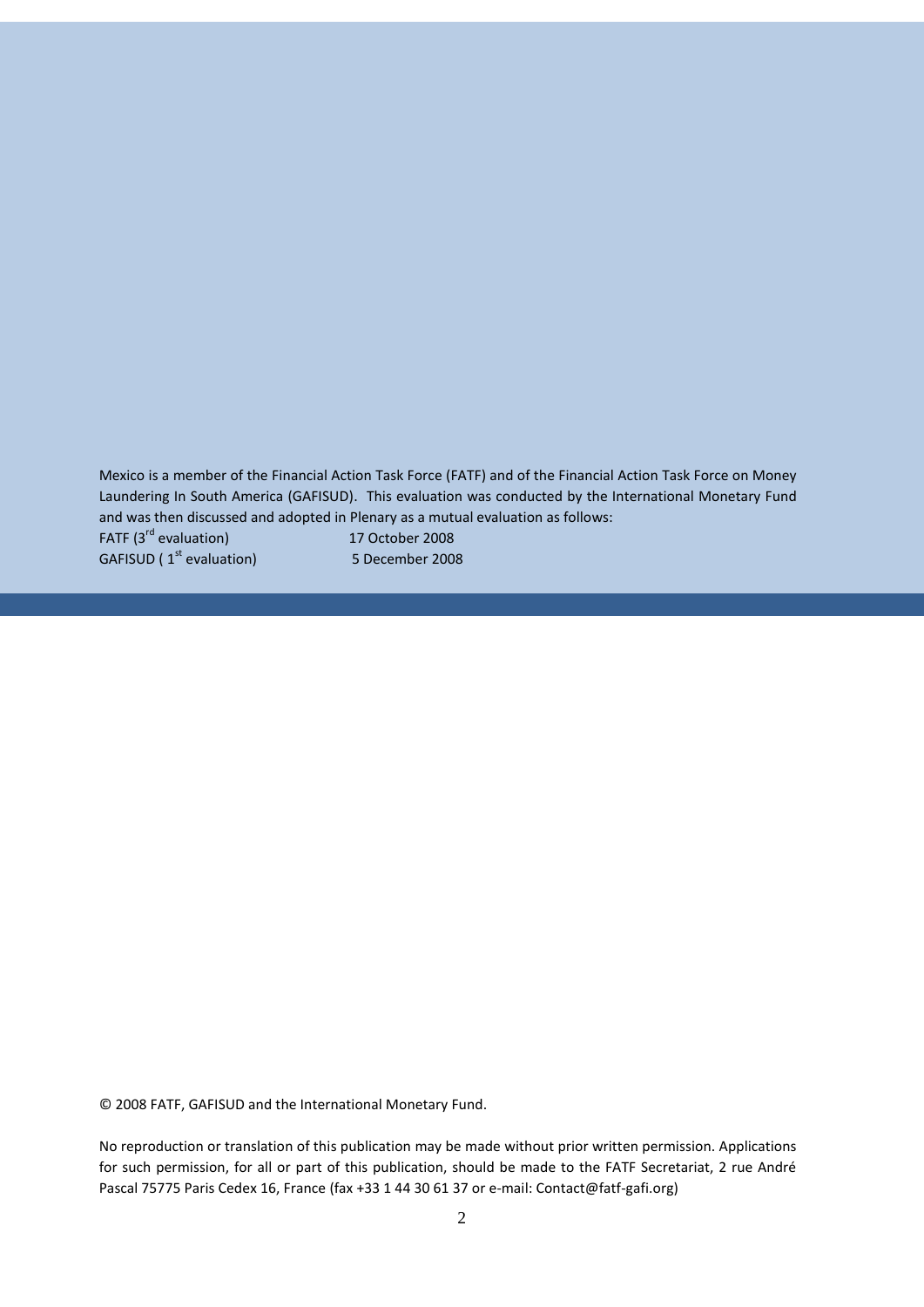#### **EXECUTIVE SUMMARY**

1. This report provides a summary of the anti-money laundering/combating the financing of terrorism (AML/CFT) measures in place in Mexico as of January 2008, along with recommendations on how certain aspects of Mexico's AML/CFT system could be strengthened. The attached table sets out Mexico's levels of compliance with the international standard in this area, the FATF 40 Recommendations plus 9 Special Recommendations.

# **Key Findings**

2. As has been the case in other countries, Mexico now faces an unprecedented threat to its national security and stability from drug trafficking and organized crime. Powerful drug cartels, resorting to extreme violence, have extended their activities across various parts of the country, and these activities pose significant challenges to the Government. This situation reflects the magnitude of financial and economic resources and power at the disposal of drug cartels and organized crime. The economic power of the criminal organizations helps them to continue operating and undermines good governance and the authority of the State.

3. In response, the Mexican government has instituted unprecedented measures to support law enforcement activities against organized crime and drug trafficking. The authorities have recently approved an "Integral Strategy Against Organized Crime" and various key national stakeholders have executed an interagency agreement entitled the "National Agreement for Security, Justice and Legality." The Mexican authorities are also working to complete an AML/CFT National Strategy before the end of 2008.

4. There is strong political and institutional commitment to tackle crime and money laundering (ML) in Mexico. The authorities have taken a number of measures to counter the significant ML risks connected with drug trafficking, organized crime and related offenses, and they remain alert for any indication of terrorism or financing of terrorism (FT). The authorities perceive that the threat of terrorism financing in Mexico arises primarily from terrorist methods supported by organized crime, and from the proximity and close relation with other countries that face serious terrorism threats.

5. Overall, Mexico has made progress in developing its system for combating ML and FT since its last assessment by the FATF in 2004, but further work is needed to strengthen it. First, the laws criminalizing the ML and FT offenses are comprehensive but do not fully meet international standards, and there is scope to significantly improve their implementation. In particular, laws and procedures do not adequately provide for the freezing without delay of terrorist funds or other assets of persons designated in accordance with relevant United Nations Security Council resolutions (UNSCRs). Given the extent of drug trafficking, organized crime and other predicate criminal activities, the ML offenses are not being adequately investigated; the authorities have obtained only 25 convictions for ML since the criminalization of the ML offense in 1989. During the period 2004– 2007, prosecutors secured 149 indictments for ML, but only two were related to financial intelligence reports produced by Mexico's financial intelligence unit (FIU).

6. Coordination arrangements among the intelligence, investigation and prosecution agencies have been strengthened recently but need to be further developed as the new relationship evolves. The insufficient resources allocated to investigation units of the Deputy Attorney General's Office for the Investigation of Organized Crime (SIEDO) have impeded Mexico's capacity to conduct investigations and prosecutions of ML offenses in an effective manner. The structure and processes for case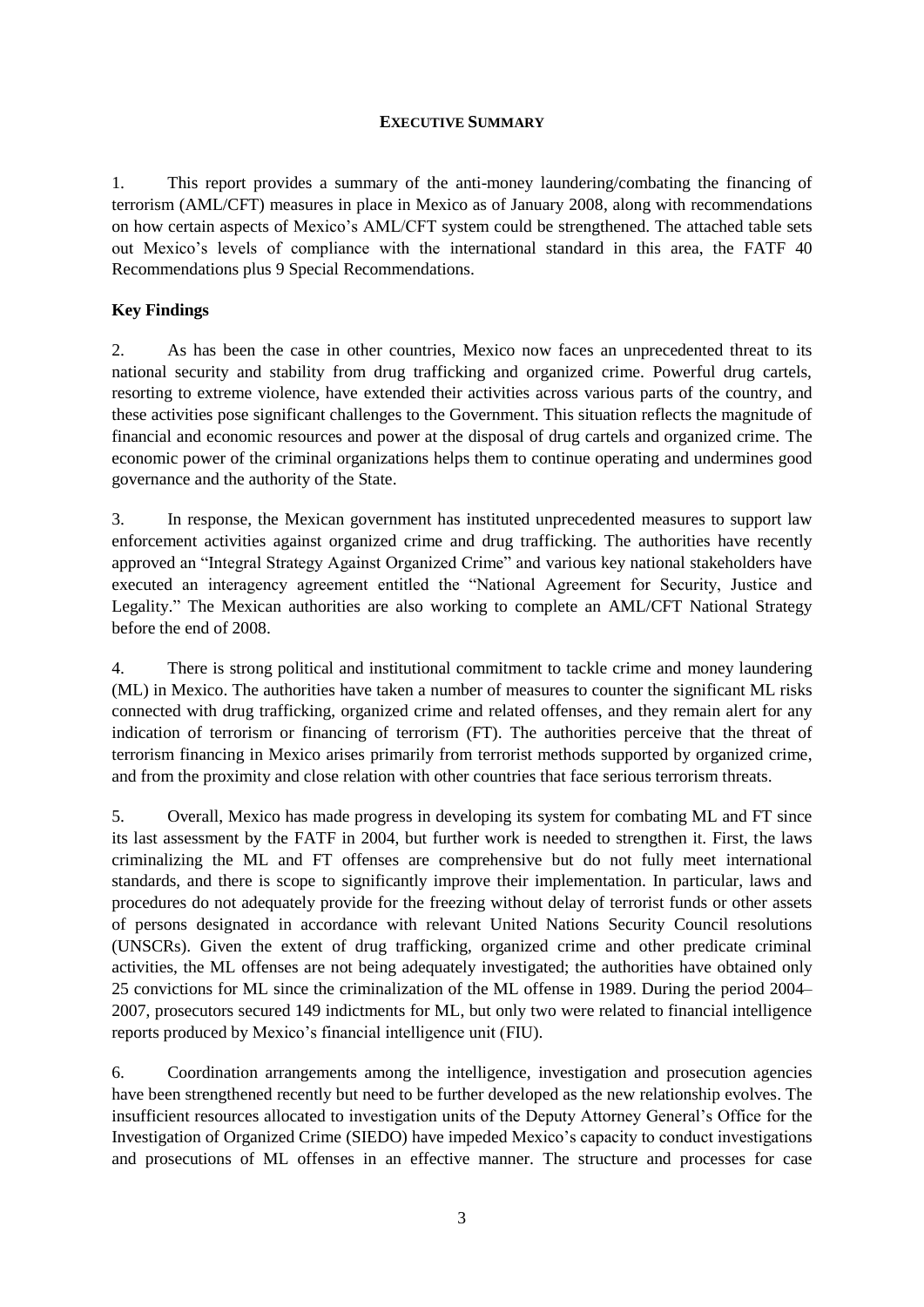management by SIEDO also need to be improved, and prosecutors and judges could also benefit from additional training on AML/CFT issues.

7. The FIU has made progress in developing its financial intelligence infrastructure and staff, and it has markedly improved its working relationship with the prosecutorial authorities at the Office of the Attorney General (PGR). The Tax Administration Service (SAT) and the FIU need to work together to ensure the full, timely and secure access to suspicious transaction reports (STRs) from exchange centers, money services businesses and certain other businesses. The FIU currently does not have direct access to criminal records due to legal constraints, except ex-post with respect to cases or subjects informed by the FIU to the PGR. The number of staff remains low relative to the large volume of reports it receives and the other activities assigned to it. However, to help it cope with the volume of STRs, the FIU has considered measures with reporting entities to reduce over-reporting and has adopted an automated "risk-based" system to filter cases that do not merit deeper analysis. As part of a restructuring of the FIU that is expected to conclude at the end 2009, the FIU has embarked upon a project to significantly increase its staff resources.

8. The AML/CFT preventive measures are comprehensive, contain risk-based elements, and are being implemented across all the principal sub-sectors of the financial system. Nonetheless, the AML/CFT regulations are still evolving, particularly for the non-deposit taking sectors, and they should be revised to add clarity and consistency. A key challenge is the lack of staff and resource capacity of the SAT to enforce registration requirements and conduct ongoing AML/CFT supervision of the very large number of foreign exchange centers and remittance operators. This challenge is being compounded by the increasing number of unregulated multi-purpose finance companies (SOFOMES) coming on stream, a product of deregulation of limited purpose finance companies (SOFOLES) that are engaged in, e.g., lending, leasing, and factoring. Notwithstanding these challenges, all of the supervisory authorities are implementing fairly comprehensive on-site AML/CFT supervision which is largely focused on regulatory compliance and which could benefit from the introduction of more risk-based processes.

9. There are no AML/CFT legal or regulatory measures, nor supervision, for any of the categories of FATF designated non-financial businesses and professions (DNFBPs)<sup>1</sup>, except for trust services which, by law, can be provided only by licensed financial institutions. The lack of measures with respect to the other categories of DNFBPs represents a significant gap in the AML/CFT regime. In addition, no review has been conducted of the domestic nonprofit organization (NPO) sector to support the adoption of measures to prevent the unlawful use of legal persons in relation to ML and FT.

10. Mexican authorities have been cooperating effectively with authorities from other countries, particularly in the area of mutual legal assistance and extradition involving ML and related crimes.

# **Legal Systems and Related Institutional Measures**

-

11. The ML legislation applies to the proceeds of all crimes committed in Mexico and includes all of the designated categories of offenses under the FATF recommendations. The principal ML provisions are contained under Article 400-Bis of the Federal Criminal Code and complemented by

 $<sup>1</sup>$  In Mexico, applicable DNFBPs include real estate agents, dealers in precious metals and stones, lawyers,</sup> notaries and other independent legal professionals and accountants, and company services providers.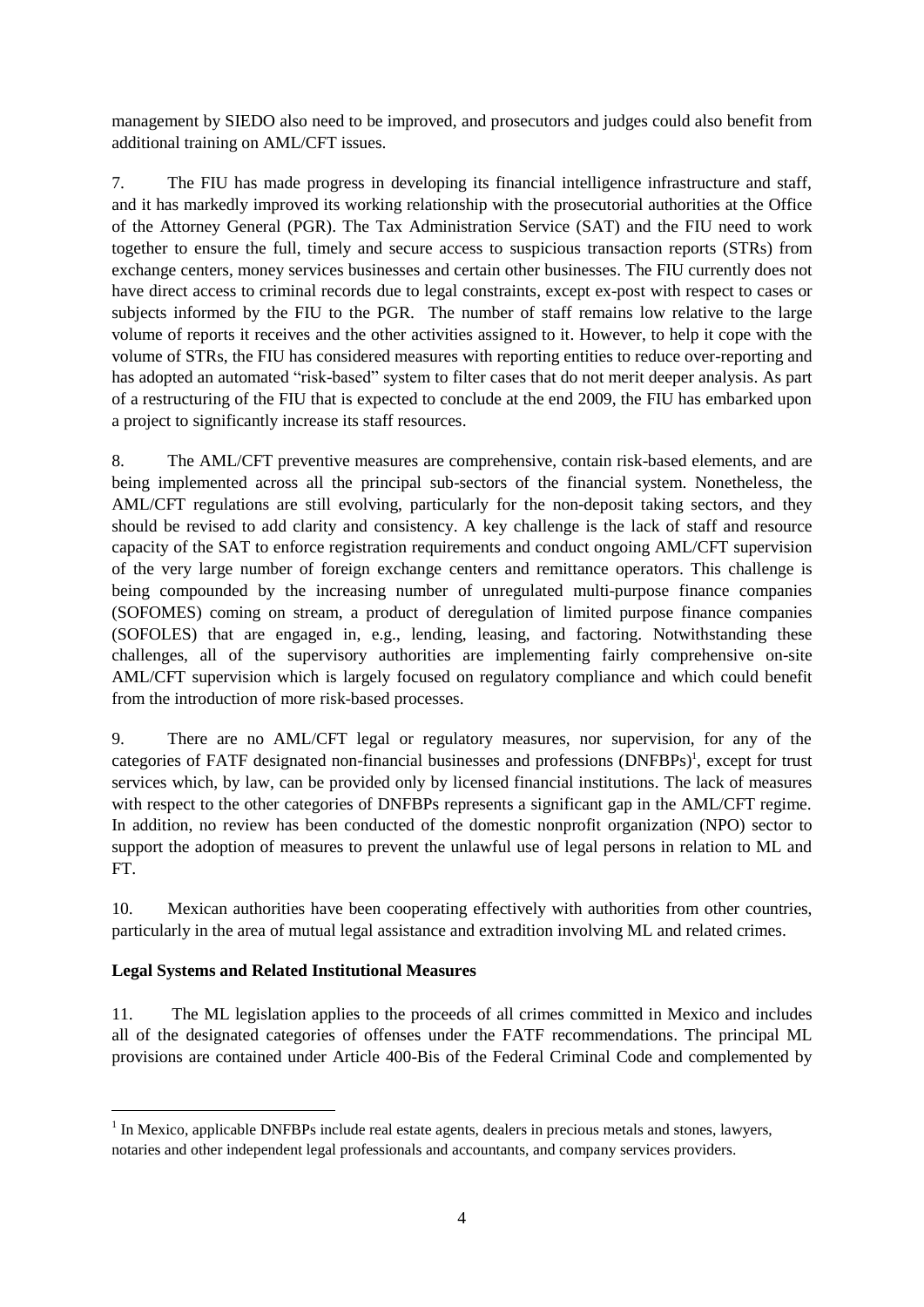the provisions in the Federal Law Against Organized Crime. The Federal Criminal Code applies more severe criminal sanctions for ML that is committed by members of a criminal organization.

12. Mexican law allows for the prosecution of persons who commit both the predicate offense and the ML offense (self-laundering). The offense of ML extends to any type of property, regardless of its value, that directly or indirectly represents the proceeds of a crime.

13. Criminal liability for ML or FT currently does not extend to legal persons but recently proposed legislation may allow for it. The law provides for administrative and civil sanctions against legal persons if a member or representative of a legal entity engages in criminal conduct in the name of, on behalf of, or for the benefit of the legal entity.

14. While the ML criminalization provisions are generally broad, there are a few technical deficiencies that could affect implementation. These include the lack of an explicit criminalization of the conducts of "concealment or disguise," and the mere "possession or use of property regardless of the purpose". Mexican criminal law provides a broad range of procedures and tools to attach and forfeit property. However, the legislation does not provide for the forfeiture of property "for the equivalent or corresponding value". In addition, it makes no provision for preventing or voiding contracts or other acts in which the persons involved knew or should have known that as a result of those contracts or acts the authorities' ability to recover property subject to forfeiture would be impaired. Mexico also has not implemented legislation or procedures to enable the freezing of terrorist funds or other assets *without delay* of persons designated in accordance with relevant UNSCRs.

15. The authorities are committed to increasing the number and significance of prosecutions and convictions for ML. Notwithstanding the 149 indictments for ML issued by the PGR since 2004, there have only been 30 judicial decisions, 25 of which resulted in convictions and five in acquittals. These figures are indicative of a lack of capacity at the judicial level and the need to strengthen evidence used by PGR to support its indictments. Moreover, most of these convictions resulted from uncomplicated investigations arising out of seizures of cash at the airports and borders where the defendants were unable to demonstrate the legal origin of funds. Given the level and sophistication of organized criminal activity in Mexico, these results reflect a disappointing lack of effectiveness in implementation of the ML offense. The ongoing development of a national strategy to combat ML and FT should help lay the foundation for more effective implementation of the ML and FT legislation.

16. There is also currently close collaboration between the FIU and PGR, and the relationship between these two entities has been evolving and improving over time. Nonetheless, it could benefit from more formal arrangements as work processes are developed. Enhanced use of FIU-generated reports would also lead to more effective ML investigations and prosecutions.

17. In June 2007, terrorist financing was criminalized under the Mexican Federal Criminal Code, which distinguishes between "domestic terrorist financing" and "international terrorist financing". Terrorism financing is also a predicate offense to money laundering and is a serious felony under the Federal Code of Criminal Procedures. When committed by members of organized crime, such offenses are subject to more severe sanctions.

18. The international terrorist financing offense extends to any "funds" as that term is defined in the United Nations' (UN) Terrorist Financing Convention. However, the legal provisions do not fully comply with SR II. While the UN's Terrorist Financing Convention focuses on the intention of the act to cause death or serious bodily injuries, the law seems to focus on what is used to carry out the act.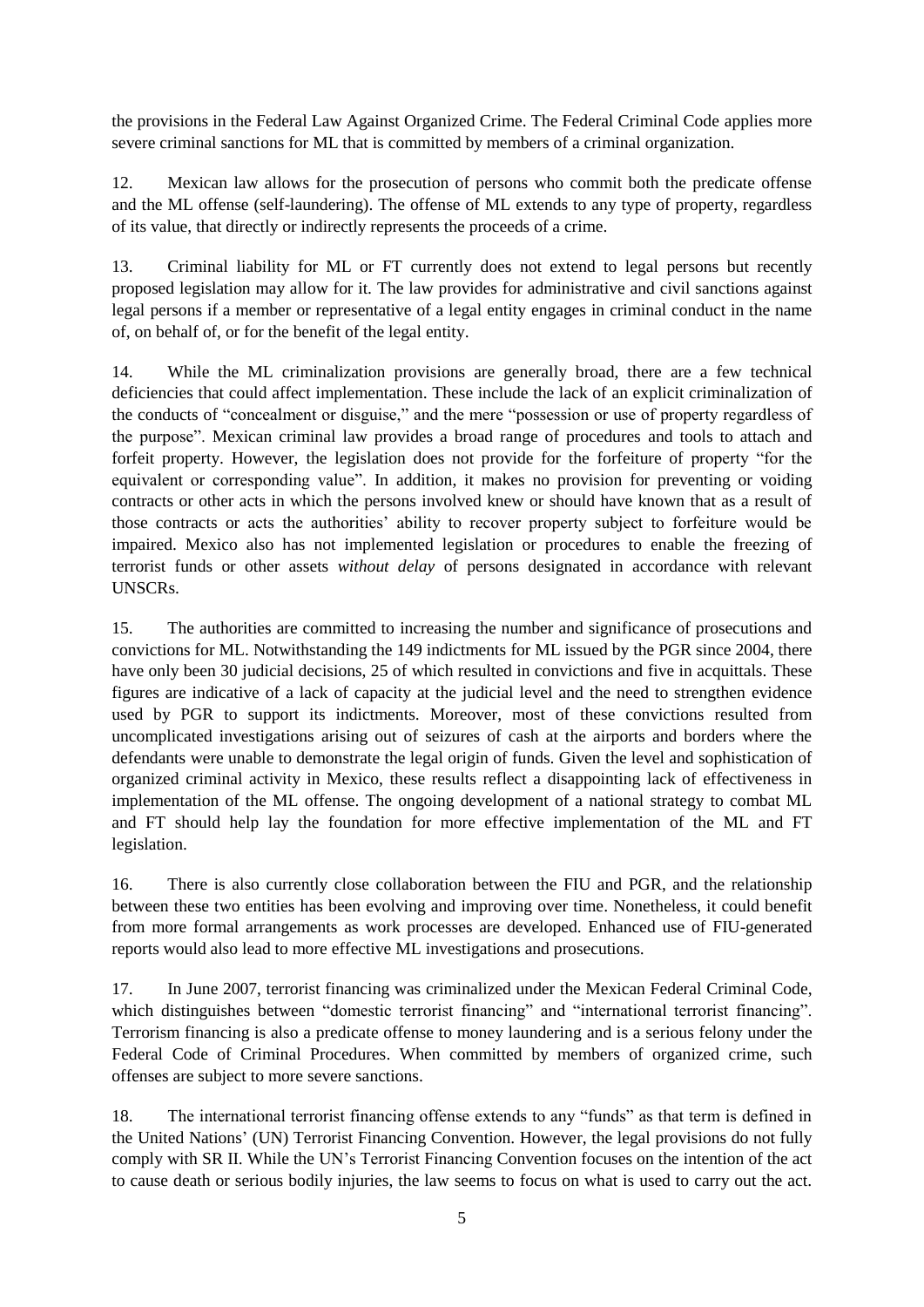The requirement to demonstrate that the terrorist act generates alarm, fear, or terror to a population or to a group or sector thereof is not consistent with Article 2 of the UN's Terrorist Financing Convention, as the Convention only requires that "the purpose" of the act, by its nature or context, be to intimidate a population. Moreover, while the FT offense covers the financing of a significant number of terrorist acts, it does not extend the financing conduct to all of the acts that constitute offenses within the scope and definition of the treaties listed in the annex of the UN's Terrorist Financing Convention. Nor does it extend to all situations where a person may willfully provide funds. It only covers the provision of funds through the "financing," "contributing," and "procuring" conducts. This would leave out the provision of funds "by any means" as required by the standard. Moreover, the collection of funds is not covered.

19. The FIU has made progress in developing its financial intelligence infrastructure and staff capacity, including improving its working relationship with the prosecutorial authorities at the PGR. At the time of the on-site visit, it was not fully receiving suspicious activity reports in a timely way sent through the SAT by foreign exchange centers and money remitters.<sup>2</sup> Moreover, it does not have full legal authority to access criminal records to inform its analytical work. The number of staff relative to the volume of reports it receives and its current and future workload is inadequate, even though the FIU has implemented an automated risk-based system to filter out cases that do not merit deeper analysis. As part of an ongoing restructuring project of the FIU, its staff will be increased significantly.

#### **Preventive Measures—Financial Institutions**

-

20. The various financial sector laws establish the principal AML/CFT preventive obligations for financial institutions. In turn, the AML/CFT legal provisions are implemented through regulations ("*Disposiciones de Carácter General*") issued under such laws. All the detailed AML/CFT requirements for financial institutions are contained in these regulations. In addition, the Ministry of Finance and Public Credit can also issue written communications ("*Oficios*") to financial institutions for, inter alia, clarifying and interpreting the provisions in the regulations. Both laws and the subsidiary regulations are enforceable and sanctionable in accordance with the provisions established in the applicable financial sector laws. The FIU, National Banking and Securities Commission (CNBV), and financial sector representatives jointly issued a set of best practice guidelines to help improve the quality of STRs submitted to the FIU by financial institutions subject to CNBV's supervision.

21. At the time of the mission, the AML/CFT laws and regulations covered all of the known financial activities applicable to Mexico as set out under the FATF definition of "financial institution". The sectoral regulations impose detailed AML/CFT requirements on the financial sector for; inter alia, CDD, record-keeping, large and suspicious transaction reporting, internal controls, compliance management arrangements, and training. However, Mexico has not yet issued implementing AML/CFT regulations for the recently deregulated SOFOMES. Unregulated SOFOMES are non-deposit taking finance companies (e.g. engaged in lending, leasing, factoring) that are not members of a regulated financial group. The absence of such regulations, combined with a recent sharp increase in the number of SOFOMES in Mexico, constitute a significant vulnerability in the system.

 $2$  More recently, the authorities have indicated that these obstacles had been overcome but the mission is not in a position to verify the effectiveness of the reporting arrangement with the SAT.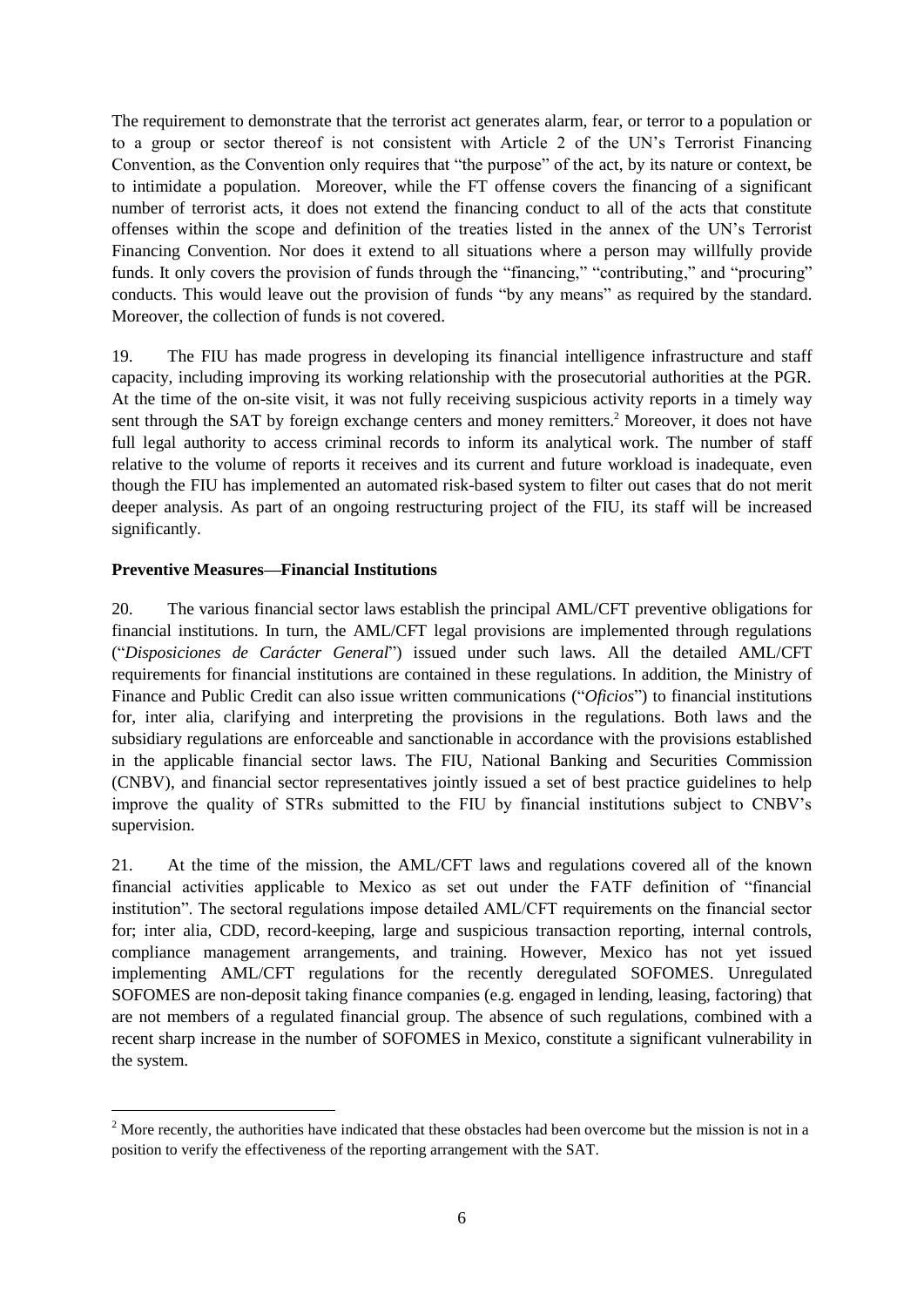22. The Mexican authorities acknowledge the need to upgrade and align the 2004 AML/CFT regulations (e.g. for the securities, insurance, money services sectors) with the 2006 regulations (for the banking, savings and loans, and SOFOLES sectors). There is also a need for greater clarity in some of the provisions, including for internal and cross-sectoral regulatory consistency with respect to CDD for business relationships and occasional transactions, risk-based provisions, and suspicious transaction reporting. The CDD requirements also need to be enhanced in key areas such as for recently established corporate entities that have not completed incorporation requirements, and for insurance policyholders. The authorities expect to issue new regulations by the end of 2008.

23. Implementation of the regulatory requirements by financial institutions is more advanced in the core financial sector entities (i.e., deposit-taking, insurance, and securities), but less so in some systemically important and risky sectors (i.e., foreign exchange centers, money remitters and unregulated SOFOMES). The authorities estimate that a large proportion of the thousands of foreign currency exchange centers and money remitters have now registered with the SAT (the designated AML/CFT supervisor), but a significant number has not done so.

24. All of the AML/CFT regulations include risk-based elements for purposes of CDD and the authorities are to be commended for implementing such practices. Going forward, these risk-based provisions could be better supported with sector-specific guidelines, and refinements to the simplified CDD regime allowed for in the regulations. The authorities should also consider conducting a systemic assessment of ML and FT risks in Mexico to support the development and implementation of preventive measures regime.

25. Recordkeeping and CDD requirements for introduced business and third parties are generally comprehensive. However, they could be improved, as is now being contemplated by the authorities, by specifically requiring that the necessary CDD information be obtained immediately by the financial institutions. The threshold for recordkeeping and other requirements with respect to wire transfers should be reduced from the equivalent of US\$3 000 to US\$1 000 in line with the standard.

26. There is a clear obligation to report suspicions of ML and FT, but the obligation does not extend to suspected financing of international acts of terrorism (except in relation to lists issued by international organizations or foreign countries). Most sectors are actively filing reports but there is a need to improve their quality and reduce the occurrence of "defensive" reporting.

27. There are four principal supervisory authorities responsible for AML/CFT compliance supervision, and for the enforcement of requirements. All of them have broad powers to obtain access to and inspect the businesses under their jurisdiction and to sanction for noncompliance. In practice, they have applied administrative sanctions (e.g., fines) for noncompliance with the AML/CFT regulations. However, most fines have been applied by the CNBV and their average amount has been relatively low, particularly for the larger institutions.

28. Most supervisory agencies have implemented relatively comprehensive on-site supervisory systems for AML/CFT compliance. Supervision by the CNBV is more advanced in terms of processes and capacity, and it has developed a specialized AML/CFT supervisory unit. However, it could enhance its offsite AML/CFT processes, and undertake more risk-based and consolidated AML/CFT supervision.

29. Limited staff resources have prevented the SAT from fully implementing AML/CFT supervision of foreign exchange centers and money remitters. It has about 4 380 such entities subject to its supervision, and the transfer of unregulated SOFOMES (currently 634 entities and rapidly increasing) under its supervision will further compound this problem. There is a potential of contagion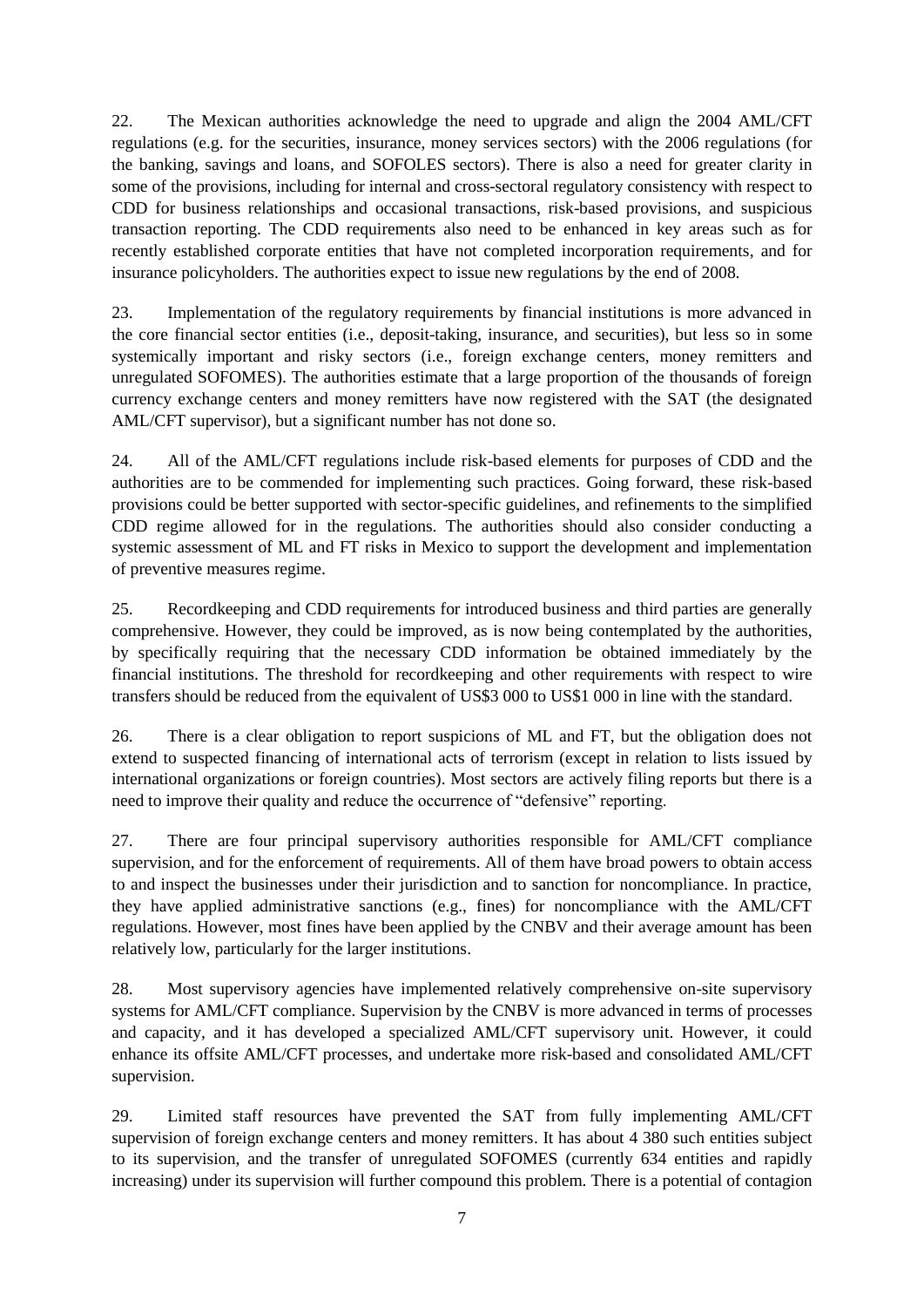risk for other financial institutions, e.g., banks that transact with these businesses. Nonetheless, the SAT indicated that it has conducted around 800 inspection visits to-date.

30. With respect to the insurance and bonding sectors, there is a need to strengthen supervision of the channels of distribution, in particular enforcing the training and oversight requirement placed on insurance and bonding companies with respect to their agents. A review of the contracting arrangements between these companies and their agents is also recommended to support implementation of the regulatory requirements.

### **Preventive Measures—Designated Non-Financial Businesses and Professions**

31. The AML/CFT preventive measures have not been extended to DNFBPs. The only requirement that applies to this group is an obligation under the Income Tax Law to report cash transactions to the SAT in excess of Mexican pesos \$100 000 (equivalent to approximately US\$10 000). This is an obligation imposed on all taxpayers and NPOs. In addition, notaries public are required to report to the SAT every purchase of real estate in Mexico in which they participate regardless of the method of payment. This information is available to the FIU for AML/CFT purposes.

32. All types of DNFBPs are active in the Mexican economy. However, by law the administration of "*fideicomisos*" can be done only by designated licensed financial institutions. (A "*fideicomiso*" is broadly similar to a trust). Casinos are prohibited by law, including slot machines, except during regional fairs, in which case they require a temporary license. One to five such casino licenses are issued every year. The authorities are unable to prevent the existence of many unauthorized gamingmachine establishments due to resource limitations and gaps in the applicable legal framework which allow these businesses to pose as games of skill and not of chance. According to the authorities, these businesses are perceived as legitimate by the communities in which they operate, including by financial institutions, and this makes them vulnerable to money laundering and exposes the financial institutions that conduct business with them.

# **Legal Persons and Arrangements & Non-Profit Organizations**

33. Mexico has not taken concrete measures to prevent the unlawful use of legal persons in relation to ML and FT. Moreover, competent authorities in Mexico are not able to obtain or do not have access to sufficient, accurate, and current information in a timely fashion, on beneficial ownership and control of legal persons.

34. Legal persons created under Mexican law are not able to issue bearer shares. However, the shareholder of a Mexican entity can be a foreign bearer share company incorporated in a jurisdiction that allows the issuance of such shares. Mexico does not have specific measures in place to help prevent Mexican subsidiaries of such bearer share companies from being used for illicit ML.

35. Only designated licensed financial institutions may administer "*fideicomisos*" in Mexico. Financial institutions are covered by the preventive measures applicable to them and are hence required to obtain, verify, and retain details of the "*fideicomisos*", including beneficial ownership and control information. Such information would be available to the competent authorities. However, due to the lack of statistics on authorities' requests for information, it was not possible to assess the effective implementation of these measures.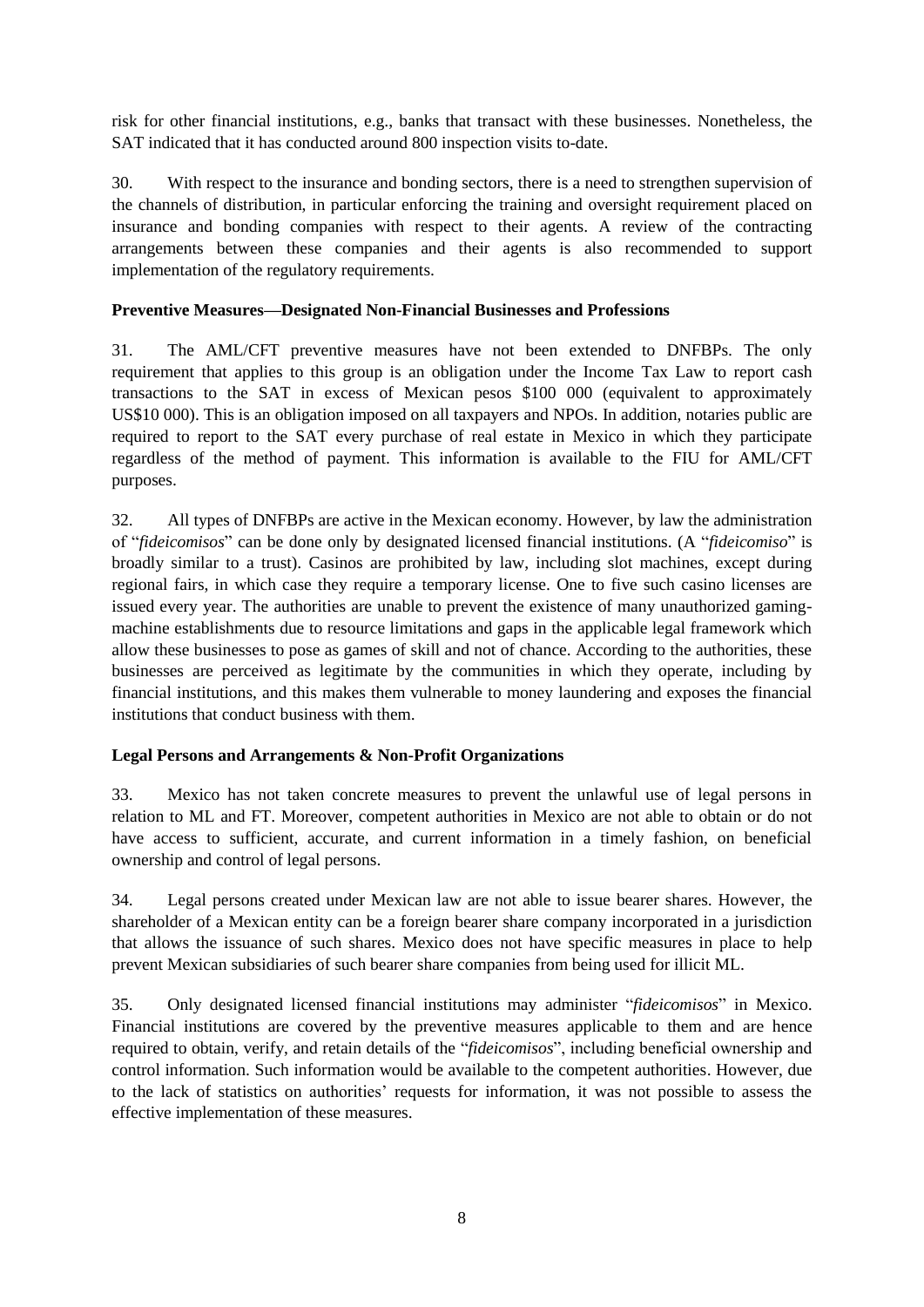36. Mexico has not undertaken a review of the adequacy of domestic laws and regulations that relate to NPOs, nor has it undertaken outreach to the NPO sector with a view to protecting the sector from FT abuse.

# **National and International Cooperation**

37. There are no legal impediments for cooperation among the various supervisory bodies and other domestic authorities in Mexico. It was evident prior to and during the mission, that there are adequate processes for national cooperation and that such processes has been very efficient and effective. Cooperation between PGR and the FIU has been enhanced since 2007 and is currently working satisfactorily.

38. Mexican authorities have the power to collaborate with foreign counterparts in their respective areas of competence. In the majority of cases, international cooperation takes place directly between authorities exercising similar responsibilities and functions. They have cooperated with their foreign counterparts in the areas of mutual legal assistance and extradition. Supervisors have also entered into a number of memoranda of understanding with their foreign counterparts, and these have been put into practice especially as it concerns the banking sector. The mission received comments from various countries which highlight the significant improvements in international cooperation with Mexico last year. In particular, these countries underscored the constructive cooperation with Mexico's FIU and the PGR.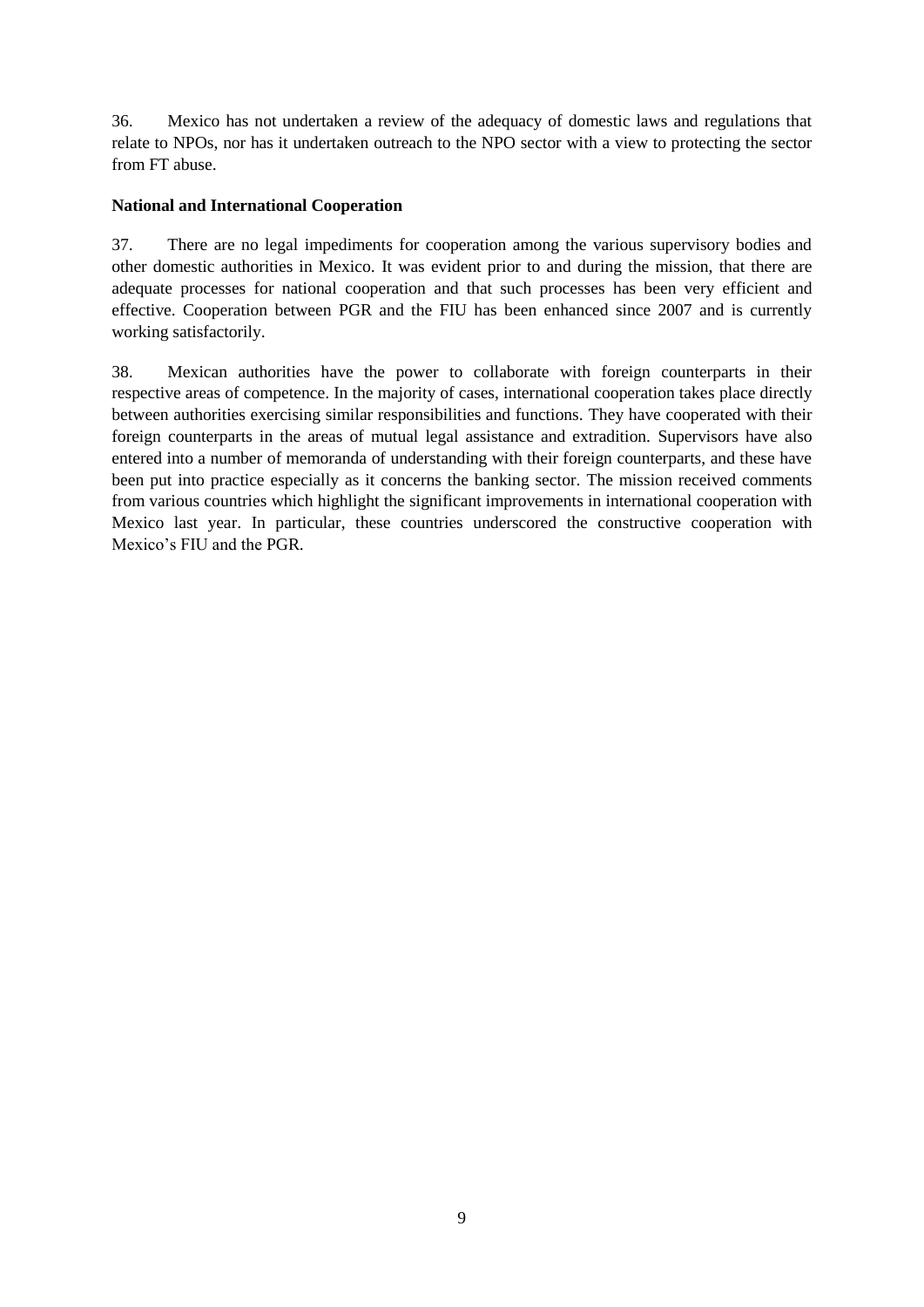#### **Table 1: Ratings of Compliance with the FATF Recommendations**

The ratings of compliance vis-à-vis the FATF Recommendations are made according to the four levels of compliance mentioned in the 2004 Methodology Compliant (C), Largely Compliant (LC), Partially Compliant (PC), Non-Compliant (NC)), or, in exceptional cases, may be marked as Not Applicable (N/A).

| <b>Forty Recommendations</b> |                                                      | Rating    | Summary of factors underlying rating <sup>3</sup>                                                                                                                                                                                                                                                                                                                                                                                                                                   |
|------------------------------|------------------------------------------------------|-----------|-------------------------------------------------------------------------------------------------------------------------------------------------------------------------------------------------------------------------------------------------------------------------------------------------------------------------------------------------------------------------------------------------------------------------------------------------------------------------------------|
|                              | <b>Legal systems</b>                                 |           |                                                                                                                                                                                                                                                                                                                                                                                                                                                                                     |
| $\mathbf{1}$ .               | ML offense                                           | <b>PC</b> | ML offense does not cover the "concealment or<br>disguise of the true nature, source, location,<br>disposition, movement, or ownership of or rights<br>with respect to property" nor the "possession or<br>use of property without a specific purpose".<br>ML offence is not being effectively implemented,<br>insufficient focus on ML investigations committed<br>through the financial system, and underutilization<br>of financial intelligence reports from the FIU<br>sector. |
| 2.                           | ML offense-mental element and<br>corporate liability | LC        | The money laundering offence is not being<br>effectively implemented as is shown by the very<br>low number of convictions relative to the<br>significant threat of organized crime, the low<br>number of indictments, the volume of intelligence<br>reports of STRs and the size and complexity of<br>the financial system.                                                                                                                                                         |
| 3.                           | Confiscation<br>provisional<br>and<br>measures       | LC        | Legislation does not provide for the ability to<br>forfeit assets of equal or corresponding value.<br>There are no criminal laws/tools for preventing or<br>voiding contracts and actions that diminish the<br>ability to recover assets subject to forfeiture.                                                                                                                                                                                                                     |
|                              | <b>Preventive measures</b>                           |           |                                                                                                                                                                                                                                                                                                                                                                                                                                                                                     |
| 4.                           | Secrecy laws consistent with the<br>Recommendations  | C         |                                                                                                                                                                                                                                                                                                                                                                                                                                                                                     |
| 5.                           | Customer due diligence                               | <b>PC</b> | No CDD (AML/CFT) regulations and supervision<br>as yet for unregulated SOFOMES.<br>Inadequate implementation of CDD requirements<br>esp. oversight requirements imposed on<br>insurance companies for business conducted<br>through agents.<br>Need to qualify the use of numbered and coded<br>accounts in accordance with c5.1.<br>Significant legal and capacity deficiencies in<br>implementing CDD requirements for centros<br>cambiarios and money remitters.                 |

 $\overline{3}$ 

These factors are only required to be set out when the rating is less than Compliant.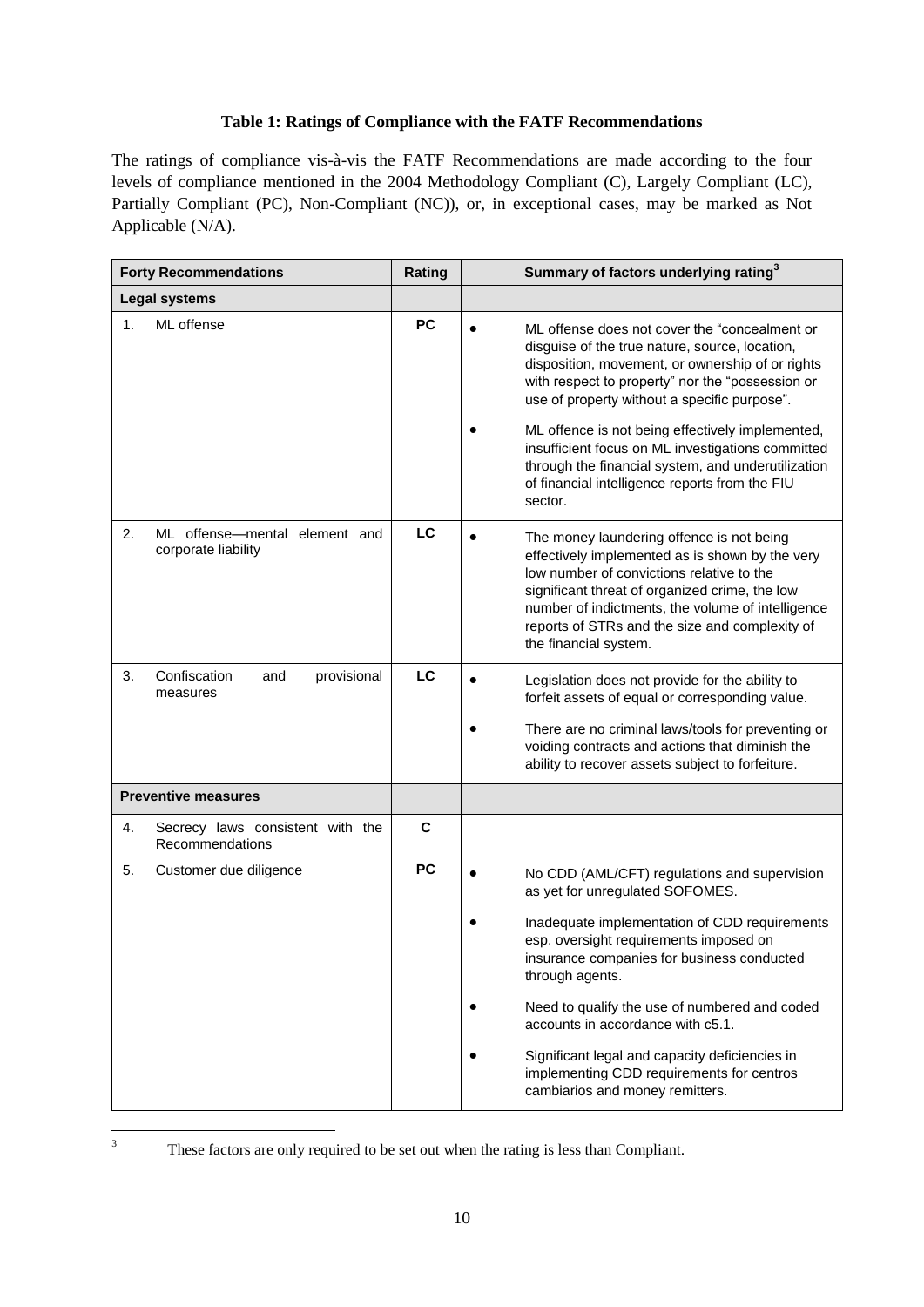| <b>Forty Recommendations</b>      | Rating |           | Summary of factors underlying rating <sup>3</sup>                                                                                                                                                                                                          |
|-----------------------------------|--------|-----------|------------------------------------------------------------------------------------------------------------------------------------------------------------------------------------------------------------------------------------------------------------|
|                                   |        |           | Inadequate CDD threshold (USD 10 000) for<br>business relationships for casas de cambio and<br>insurance companies.                                                                                                                                        |
|                                   |        |           | No distinction in all cases between CDD<br>requirements for business relationships and all<br>types of occasional transactions, including a<br>direct requirement for to aggregating linked<br>occasional transactions.                                    |
|                                   |        |           | No explicit requirement to conduct CDD in all<br>cases where there is suspicion of ML/FT or doubt<br>about the adequacy of customer information.                                                                                                           |
|                                   |        |           | Inadequate provisions in all the regulations with<br>respect to CDD requirements when there are<br>indications and/or certainty of false, erased or<br>altered identification documents.                                                                   |
|                                   |        |           | Weak identification verification requirements for<br>non-beneficiary insurance policyholders.                                                                                                                                                              |
|                                   |        |           | Insufficient requirements in the 2004 regulations<br>for the identification of foreign beneficiaries.                                                                                                                                                      |
|                                   |        |           | No direct explicit requirement for FIs to<br>ascertain/request that applicants for business to<br>state whether they are acting on behalf of others.                                                                                                       |
|                                   |        |           | No general requirement for obtaining information<br>on the purpose and nature of business<br>relationships.                                                                                                                                                |
|                                   |        |           | Insufficient justification and guidelines for risk-<br>based CDD, including with respect to simplified<br>CDD for customers listed in the Annex of the<br>regulations.                                                                                     |
|                                   |        |           | No risk mitigating controls for deferment of<br>identification verification, including with respect to<br>newly-formed companies.                                                                                                                          |
|                                   |        |           | Provisions to defer verification of identification of<br>customers associated with insurance policies are<br>too broad.                                                                                                                                    |
|                                   |        |           | No explicit provision to refuse to open an account<br>(e.g. when identification<br>documentation/verification is inadequate or<br>cannot be completed) and to terminate existing<br>business relationships when CDD cannot be<br>completed and file a STR. |
| 6.<br>Politically exposed persons | LC     |           | No explicit requirement in some regulations to<br>obtain senior management approval for existing<br>PEP accounts and relationships.                                                                                                                        |
|                                   |        |           | Need to define the scope of "origen de recursos"<br>to include source of wealth for PEPs in addition to<br>source of funds.                                                                                                                                |
| 7.<br>Correspondent banking       | LC     | $\bullet$ | Inadequate CDD requirements for correspondent                                                                                                                                                                                                              |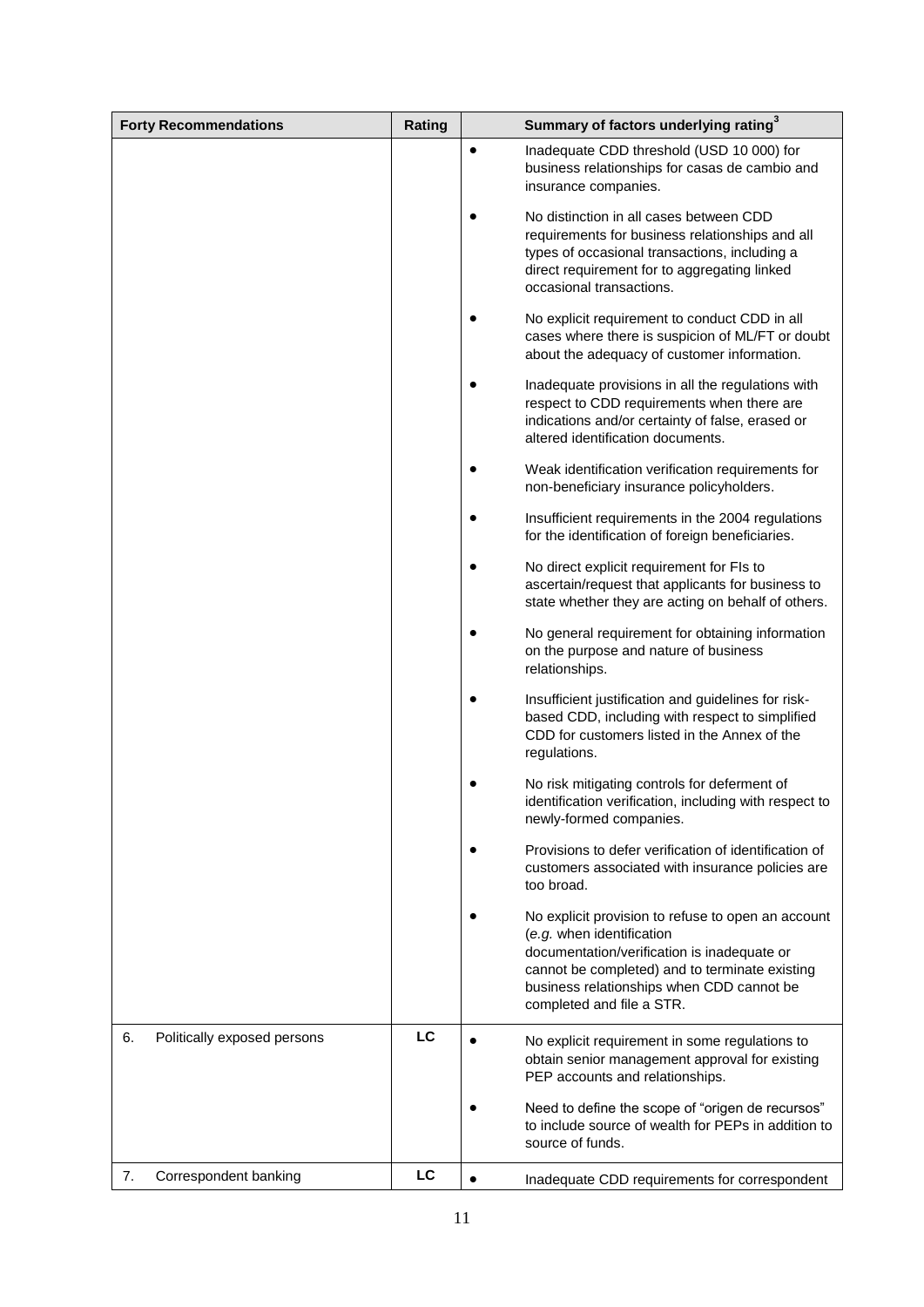|     | <b>Forty Recommendations</b>                     | Rating    | Summary of factors underlying rating <sup>3</sup>                                                                                                                                                                                                 |
|-----|--------------------------------------------------|-----------|---------------------------------------------------------------------------------------------------------------------------------------------------------------------------------------------------------------------------------------------------|
|     |                                                  |           | relationships for the mutual fund and securities<br>firms, including the need to establish their<br>AML/CFT responsibilities and that of their<br>respondents.                                                                                    |
| 8.  | New technologies & non face-to-<br>face business | <b>PC</b> | No specific requirements to implement measures<br>to prevent misuse of technological developments.                                                                                                                                                |
|     |                                                  |           | No specific risk mitigating CDD requirements for<br>transactions that do not require face-to-face<br>contact.                                                                                                                                     |
| 9.  | Third parties and introducers                    | <b>PC</b> | Lack of a requirement for FIs to "immediately"<br>obtain CDD information from third parties.                                                                                                                                                      |
|     |                                                  |           | Inadequate supervision/monitoring of insurance<br>intermediaries for compliance with AML/CFT<br>obligations.                                                                                                                                      |
|     |                                                  |           | Inadequate supervision/monitoring of paying<br>agents (on whom reliance is placed) by<br>remittance firms for compliance with AML/CFT<br>obligations.                                                                                             |
| 10. | Record-keeping                                   | C         |                                                                                                                                                                                                                                                   |
| 11. | Unusual transactions                             | LC        | Many reporting institutions are using the list of<br>possible alerts provided in the regulations as<br>triggers of reports, without sufficiently analyzing<br>the background and purpose of such<br>transactions.                                 |
|     |                                                  |           | The monitoring of transactions by money<br>exchanges (centros cambiarios) and money<br>remitters (transmisores de dinero) has been<br>almost exclusively focused on the control of<br>unique or structured transactions starting at<br>USD 3 000. |
| 12. | DNFBP-R.5, 6, 8-11                               | <b>NC</b> | No AML/CFT regulations exist for any category of<br>DNFBP, except trust services which only<br>specified financial institutions can provide.                                                                                                      |
| 13. | Suspicious transaction reporting                 | <b>PC</b> | The reports filed by some sectors are not being<br>transmitted to the FIU, nor utilized in any form<br>(Bonding companies and the registered money<br>transmitters and currency exchanges).                                                       |
|     |                                                  |           | There is no clear obligation to report the suspicion<br>of the financing of international acts of terrorism<br>(only of terrorist acts committed locally).                                                                                        |
|     |                                                  |           | Excessively broad definition of suspicion in the<br>regulations generates defensive reporting, and<br>the guidance issued to address this issue is not<br>legally adequate to limit the scope of said<br>regulations.                             |
|     |                                                  |           | The obligation to report attempted transactions is<br>not explicitly established in regulations, and not                                                                                                                                          |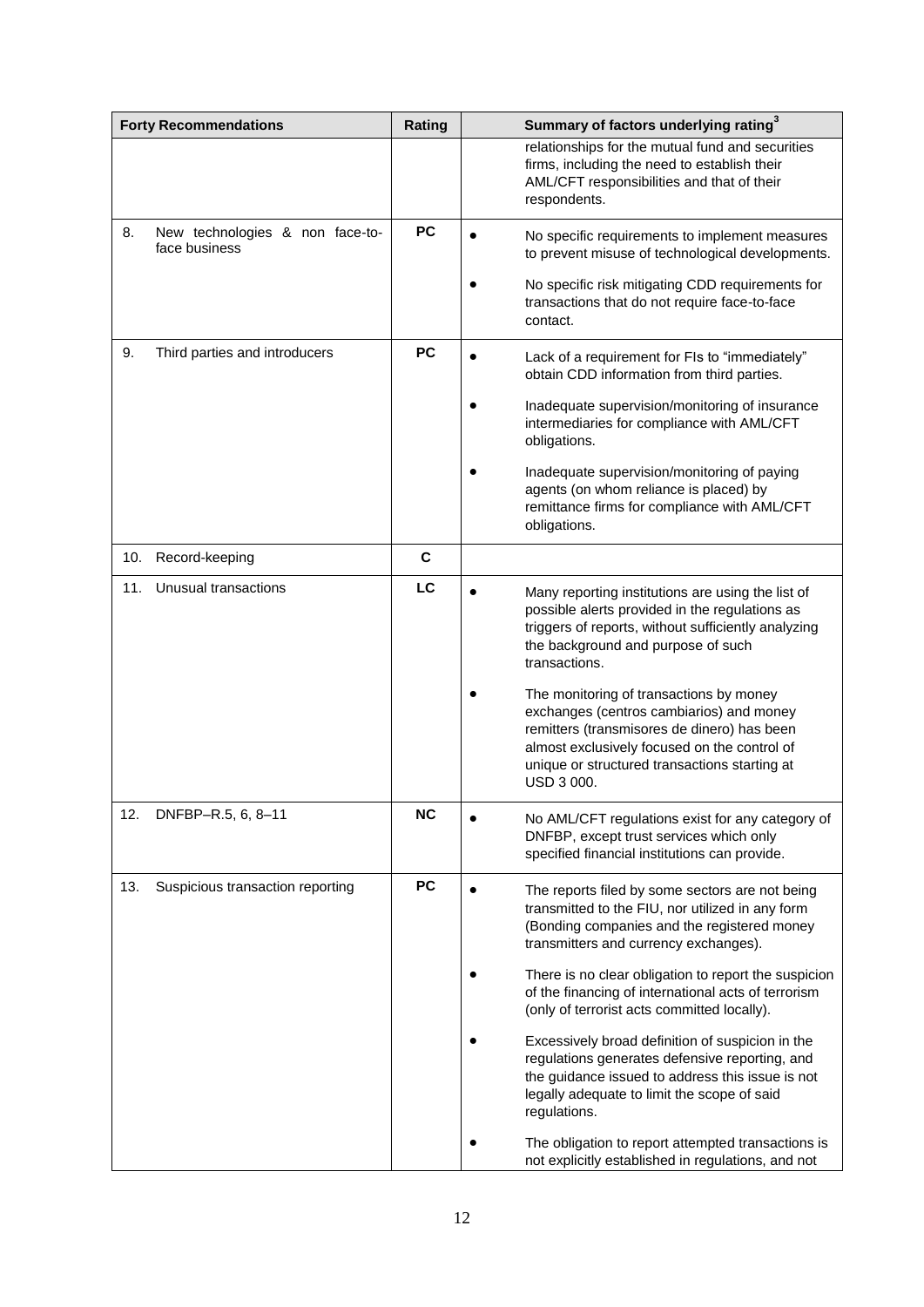|     | <b>Forty Recommendations</b>                       | Rating    | Summary of factors underlying rating <sup>3</sup>                                                                                                                                                   |
|-----|----------------------------------------------------|-----------|-----------------------------------------------------------------------------------------------------------------------------------------------------------------------------------------------------|
|     |                                                    |           | consistently implemented by financial institutions.                                                                                                                                                 |
| 14. | Protection & no tipping-off                        | C         |                                                                                                                                                                                                     |
| 15. | Internal controls, compliance & audit              | LC        | $\bullet$<br>No explicit requirement in all the AML/CFT<br>regulations to have a well resourced and<br>independent audit function.                                                                  |
| 16. | DNFBP-R.13-15 & 21                                 | <b>NC</b> | No AML/CFT regulations exist for any category of<br>DNFBP, except trust service providers which are<br>designated financial institutions.                                                           |
| 17. | Sanctions                                          | <b>PC</b> | not sufficiently<br>Sanctions<br>proportionate<br>$\bullet$<br>and<br>dissuasive. On average, relatively low fines<br>applied and insufficient use of nonmonetary<br>sanctions.                     |
| 18. | Shell banks                                        | LC        | No requirement for FIs to satisfy themselves that<br>their foreign respondents do not permit their<br>accounts to be used by shell banks.                                                           |
| 19. | Other forms of reporting                           | C         |                                                                                                                                                                                                     |
| 20. | Other NFBP & secure transaction<br>techniques      | <b>NC</b> | $\bullet$<br>No consideration has been given to applying the<br><b>FATF</b><br>recommendations<br>other<br>to<br>high-risk<br>businesses and professions.                                           |
|     |                                                    |           | No evidence of measures taken to encourage the<br>development and use of modern and secure<br>techniques for conducting financial transactions<br>that are less vulnerable to ML.                   |
|     | 21. Special attention for higher risk<br>countries | LC        | Mexico can impose countermeasures only with<br>respect to countries previously identified by an<br>international organization, and not to countries of<br>specific concern to Mexican authorities.  |
|     | 22. Foreign branches & subsidiaries                | C         |                                                                                                                                                                                                     |
| 23. | Regulation,<br>supervision<br>and<br>monitoring    | <b>PC</b> | Insufficient supervision, largely due to inadequate<br>budgetary and human resources, of the<br>unregulated foreign exchange centers and money<br>remittance sector.                                |
|     |                                                    |           | No AML/CFT regulation and supervision for<br>unlicensed SOFOMES.                                                                                                                                    |
|     |                                                    |           | Inadequate<br>mechanisms<br>oversight<br>for<br>intermediaries (channels of distribution) in the<br>insurance and bonding sectors, and on cash<br>acceptance practices.                             |
|     |                                                    |           | Insufficient use of offsite supervisory capacity for<br>planning and conducting onsite inspections,<br>consistent with the risk-based provisions in the<br>regulations and prudential supervision.  |
|     |                                                    |           | Insufficient cross-border supervision<br>including<br>through the use of supervisory MOUs.                                                                                                          |
| 24. | DNFBP-regulation,<br>supervision<br>and monitoring | NC        | AML/CFT<br>$\bullet$<br>No<br>regulations<br>and<br>supervisory<br>framework exist for any category of DNFBP,<br>except for trust service providers which are<br>designated financial institutions. |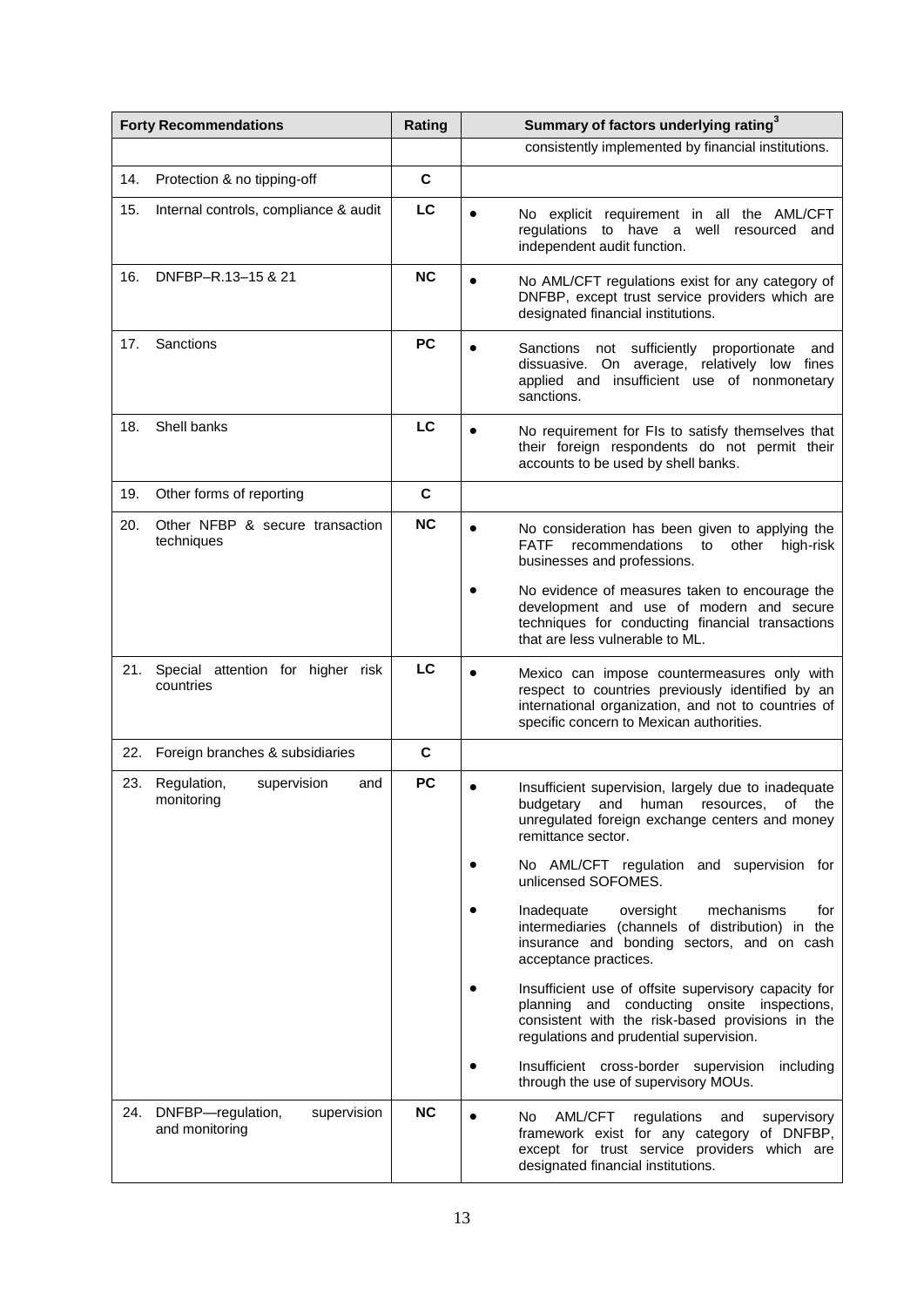| <b>Forty Recommendations</b>       | Rating    | Summary of factors underlying rating <sup>3</sup>                                                                                                                                                                                                                                                                                                                                                                            |
|------------------------------------|-----------|------------------------------------------------------------------------------------------------------------------------------------------------------------------------------------------------------------------------------------------------------------------------------------------------------------------------------------------------------------------------------------------------------------------------------|
| 25. Guidelines & Feedback          | <b>PC</b> | Supervisory: NC                                                                                                                                                                                                                                                                                                                                                                                                              |
|                                    |           | Need for more current guidelines on new ML and<br>FT techniques and methods including for new<br>technologies.                                                                                                                                                                                                                                                                                                               |
|                                    |           | Need for industry-specific guidelines on ML and FT<br>risks in the Mexican market to support risk-based<br>compliance.                                                                                                                                                                                                                                                                                                       |
|                                    |           | FIU: LC                                                                                                                                                                                                                                                                                                                                                                                                                      |
|                                    |           | The recently increased strategic analysis capability<br>of the FIU has not yielded significant information<br>that could be used by reporting institutions to<br>recalibrate their preventive mechanisms, and the<br>FIU has not published Mexico-specific typologies<br>since 2005.                                                                                                                                         |
|                                    |           | FIU provides occasional feedback on STR quality<br>to institutions of concern.<br>but there is no<br>mechanism<br>place<br>provide<br>reporting<br>in<br>to<br>institutions with more opportune and relevant<br>feedback about their reports, other than an<br>automatic acknowledgment of receipt of their<br>STRs. The project to rate the quality of STRs still<br>has not reached a representative sample of<br>reports. |
|                                    |           | DNFBP: NC                                                                                                                                                                                                                                                                                                                                                                                                                    |
|                                    |           | No AML/CFT framework and guidelines for<br>DNFBPs.                                                                                                                                                                                                                                                                                                                                                                           |
| Institutional and other measures   |           |                                                                                                                                                                                                                                                                                                                                                                                                                              |
| 26.<br>The FIU                     | LC        | Does not have full, timely and secure access to<br>STRs from exchange centers, money services<br>businesses and unregulated SOFOMES filed<br>through the SAT.                                                                                                                                                                                                                                                                |
|                                    |           | FIU has no access to criminal records.                                                                                                                                                                                                                                                                                                                                                                                       |
|                                    |           | The number of staff is low relative to the amount<br>of reports received and expected future volume of<br>STRs and workload potentially hampering the<br>FIU's effectiveness.                                                                                                                                                                                                                                                |
| Law enforcement authorities<br>27. | <b>PC</b> | The reorganization of the federal forces of<br>investigation have created difficulties in the<br>coordination between such forces and<br>prosecutors, thereby affecting the effective<br>investigation and prosecution of ML offences.                                                                                                                                                                                       |
|                                    |           | The insufficiency of resources allocated to PGR's<br>SIEDO and its specialized units is affecting<br>Mexico's capacity to conduct investigations and<br>prosecutions of ML offences in an effective<br>manner.                                                                                                                                                                                                               |
|                                    |           | Mexico has no legal provision or other tool that<br>allows competent authorities to postpone or waive<br>the arrest of suspected persons and/or the<br>seizure of money for the purpose of identifying                                                                                                                                                                                                                       |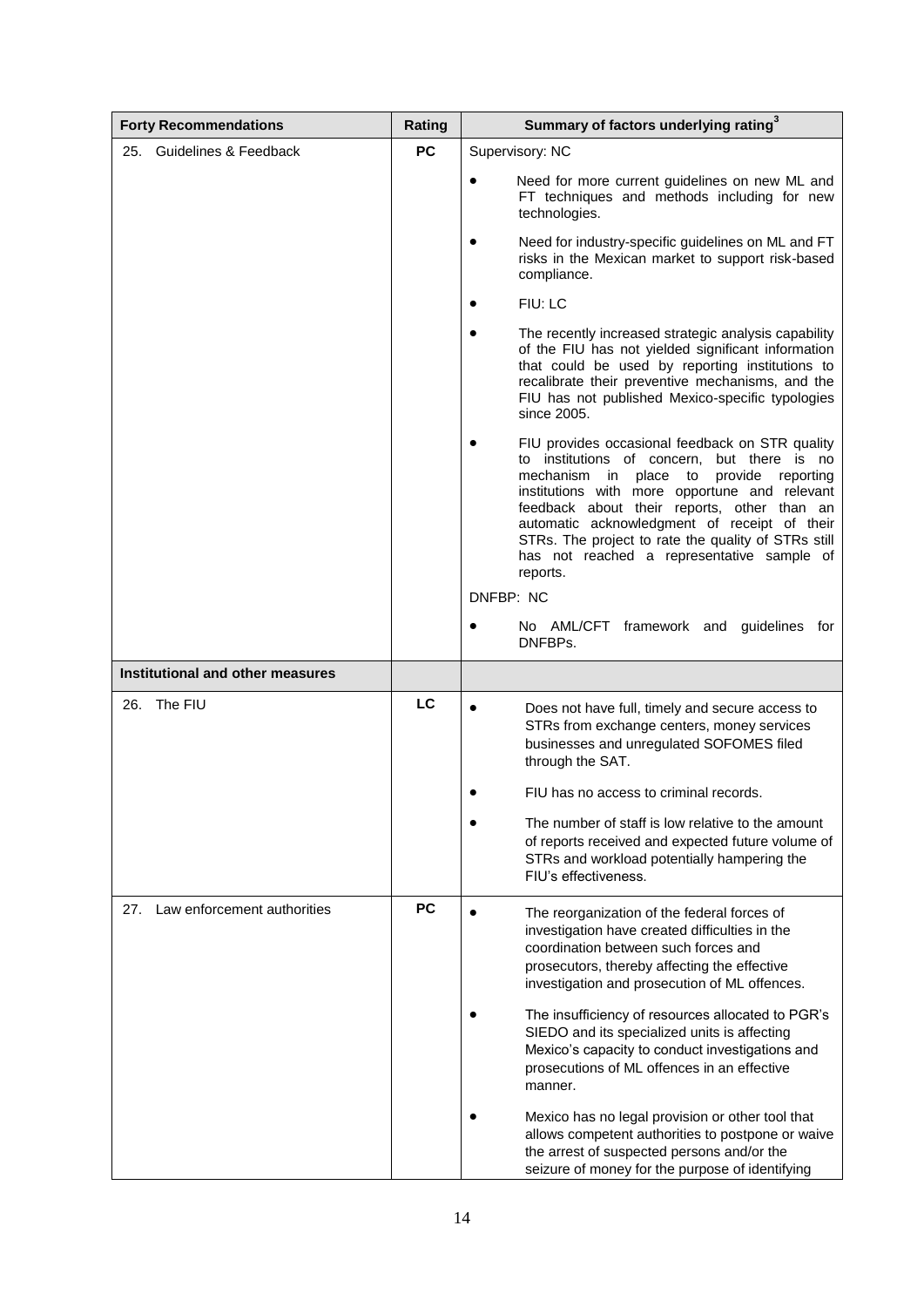| <b>Forty Recommendations</b>              | Rating    | Summary of factors underlying rating <sup>3</sup>                                                                                                                                                                                                                                                                                                                                                                                                                                               |
|-------------------------------------------|-----------|-------------------------------------------------------------------------------------------------------------------------------------------------------------------------------------------------------------------------------------------------------------------------------------------------------------------------------------------------------------------------------------------------------------------------------------------------------------------------------------------------|
|                                           |           | persons involved in such activities.<br>Limited provisions for the use of special<br>investigative techniques to cover all underlying<br>offenses in regard to money laundering and the<br>financing of terrorism, and for controlled<br>deliveries.                                                                                                                                                                                                                                            |
| 28. Powers of competent authorities       | LC        | The reorganization of federal forces of<br>investigation have created difficulties in the<br>coordination between such forces and<br>prosecutors, thereby affecting the capacity of<br>competent authorities to exercise document<br>production, search and seizure powers in an<br>effective manner.<br>The insufficiency of resources allocated to PGR's<br>SIEDO and its specialized units is affecting their<br>capacity to implement their investigative powers<br>in an effective manner. |
| 29.<br>Supervisors                        | C         |                                                                                                                                                                                                                                                                                                                                                                                                                                                                                                 |
| 30.<br>Resources, integrity, and training | <b>PC</b> | Supervisory: PC                                                                                                                                                                                                                                                                                                                                                                                                                                                                                 |
|                                           |           | EC 30.1, 30.3 and 30.3                                                                                                                                                                                                                                                                                                                                                                                                                                                                          |
|                                           |           | Insufficient training for risk-based supervision<br>including for offsite surveillance of ML and FT<br>risks.                                                                                                                                                                                                                                                                                                                                                                                   |
|                                           |           | Insufficient focus on, and provision of specialized<br>training to inspections staff, for the review of<br>controls in FIs designed to detect non-cash<br>suspicious transactions.                                                                                                                                                                                                                                                                                                              |
|                                           |           | Insufficient staff of the DGPOI to provide more<br>adequate support to all of the CNBV's supervisory<br>units and other outside authorities such as the<br>FIU and the PGR.                                                                                                                                                                                                                                                                                                                     |
|                                           |           | Insufficient staff for the SAT for supervising<br>money exchange centers, money remitters, and<br>SOFOMES.                                                                                                                                                                                                                                                                                                                                                                                      |
|                                           |           | FIU: PC                                                                                                                                                                                                                                                                                                                                                                                                                                                                                         |
|                                           |           | Low number of staff relative to the amount of<br>reports received and expected future volume of<br>STRs and workload, and there is no timetable for<br>increasing resources for the FIU, especially in the<br>number of staff.                                                                                                                                                                                                                                                                  |
|                                           |           | Law Enforcement: PC                                                                                                                                                                                                                                                                                                                                                                                                                                                                             |
|                                           |           | Insufficient resources allocated to PGR's SIEDO<br>and its specialized units hinders effectiveness in<br>the conduct investigations and prosecutions.                                                                                                                                                                                                                                                                                                                                           |
| National co-operation<br>31.              | LC        | The reorganization of the federal forces of<br>investigation over the past year has created<br>transitional coordination and cooperation                                                                                                                                                                                                                                                                                                                                                        |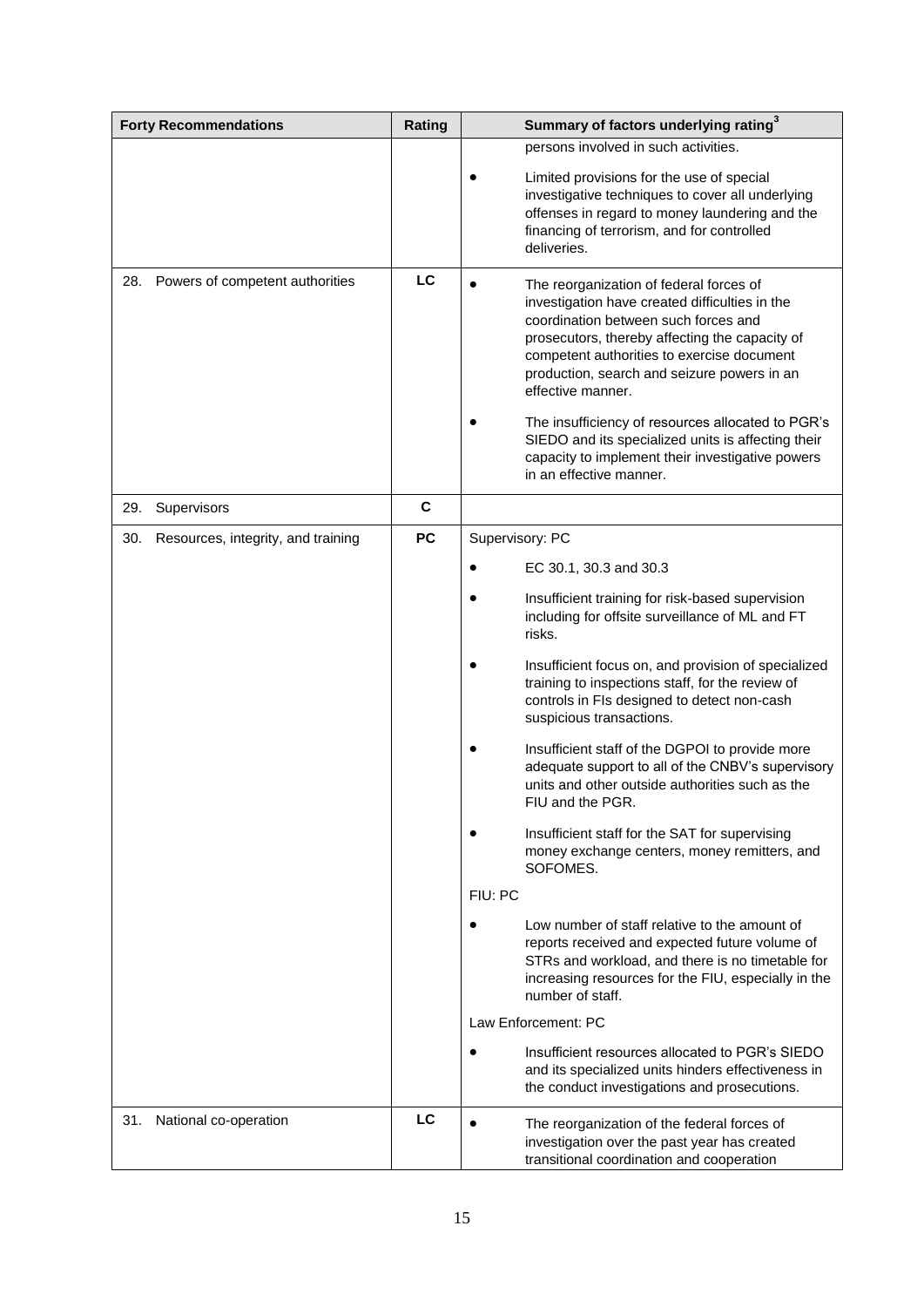|     | <b>Forty Recommendations</b>              | Rating    | Summary of factors underlying rating <sup>3</sup>                                                                                                                                                     |
|-----|-------------------------------------------|-----------|-------------------------------------------------------------------------------------------------------------------------------------------------------------------------------------------------------|
|     |                                           |           | difficulties between these forces and prosecutors.                                                                                                                                                    |
|     |                                           |           | Absence of effective joint cooperation or<br>coordination mechanisms between the PGR and<br>the Judiciary to implement joint policies and<br>conduct activities aimed at fighting organized<br>crime. |
| 32. | <b>Statistics</b>                         | LC        | Supervisory: C                                                                                                                                                                                        |
|     |                                           |           | FIU: LC                                                                                                                                                                                               |
|     |                                           |           | There is no information on requests denied by<br>either the Mexican FIU or its foreign counterparts.                                                                                                  |
|     |                                           |           | No statistics were provided on the number of<br>consultations made by the FIU or the number of<br>declarations received and analyzed by the FIU.                                                      |
|     |                                           |           | Customs: LC                                                                                                                                                                                           |
|     |                                           |           | No statistics or any other information to assess<br>the effectiveness of domestic coordination<br>arrangements.                                                                                       |
|     |                                           |           | No statistics on the number of international<br>information requests made and received by the<br>General Customs Administration were provided.                                                        |
|     |                                           |           | Law Enforcement: C                                                                                                                                                                                    |
| 33. | Legal persons-beneficial owners           | <b>NC</b> | $\bullet$<br>Mexico has not taken measures to prevent the<br>use of legal persons in relation to ML/TF.                                                                                               |
|     |                                           |           | The Registry may not be able to obtain or have<br>access to adequate, accurate and current<br>beneficial ownership and control information.                                                           |
|     |                                           |           | Mexico has not taken appropriate measures to<br>ensure that legal persons using bearer shares are<br>not misused for ML.                                                                              |
| 34. | Legal arrangements - beneficial<br>owners | LC        | Lack of sufficient measures to ensure that there is<br>adequate, accurate and timely information on the<br>beneficial ownership and control of legal<br>arrangements in all cases.                    |
|     |                                           |           | No statistics on the number of requests for<br>beneficial ownership information or the amount of<br>sanctions applied to conclude that the measures<br>are effective.                                 |
|     | <b>International Cooperation</b>          |           |                                                                                                                                                                                                       |
| 35. | Conventions                               | LC        | Mexico has not fully implemented the Vienna and<br>Palermo Conventions.                                                                                                                               |
|     |                                           |           | Mexico has not fully implemented the Terrorist<br><b>Financing Convention</b>                                                                                                                         |
| 36. | Mutual legal assistance (MLA)             | LC        | The deficiencies in the money laundering and<br>terrorist financing offenses may impact on<br>Mexico's ability to provide MLA.                                                                        |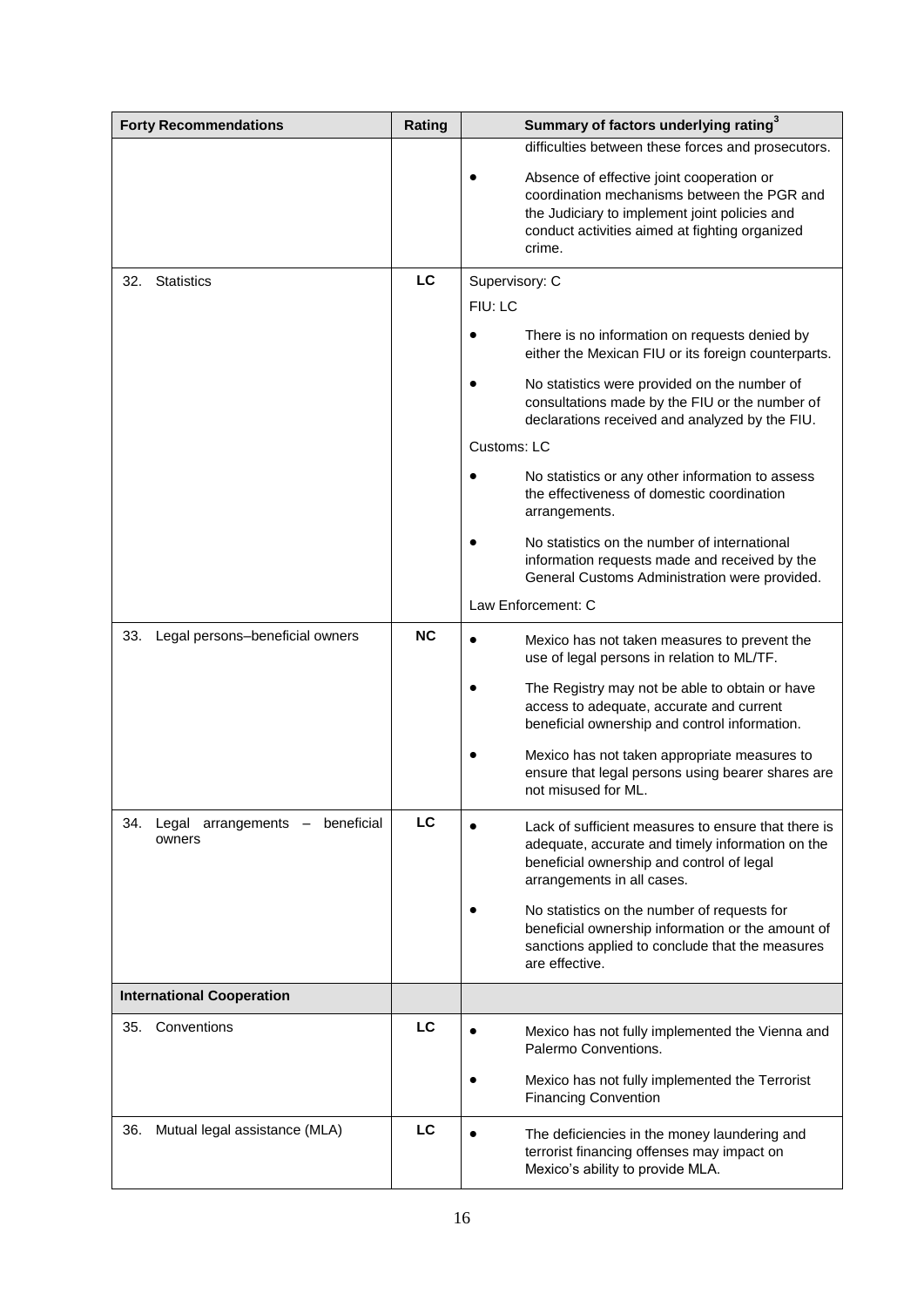| <b>Forty Recommendations</b>                        | Rating    | Summary of factors underlying rating <sup>3</sup>                                                                                                                                                                                                                                                                    |
|-----------------------------------------------------|-----------|----------------------------------------------------------------------------------------------------------------------------------------------------------------------------------------------------------------------------------------------------------------------------------------------------------------------|
| Dual criminality<br>37.                             | LC        | The deficiencies in the money laundering and<br>terrorist financing offences may impact on<br>Mexico's ability to provide MLA and extradite.                                                                                                                                                                         |
| MLA on confiscation and freezing<br>38.             | <b>PC</b> | There are no appropriate laws and procedures to<br>freeze terrorist funds or other assets at the<br>request of a foreign country.                                                                                                                                                                                    |
|                                                     |           | Mexican law contains no provisions for<br>confiscating goods of equivalent value.                                                                                                                                                                                                                                    |
| Extradition<br>39.                                  | LC        | The deficiencies in the money laundering and<br>terrorist financing offences may impact on<br>Mexico's ability to extradite.                                                                                                                                                                                         |
| Other forms of co-operation<br>40.                  | C         |                                                                                                                                                                                                                                                                                                                      |
| <b>Nine Special Recommendations</b>                 |           |                                                                                                                                                                                                                                                                                                                      |
| SR.I<br>Implement UN instruments                    | <b>PC</b> | The Terrorist Financing Convention has not been<br>fully implemented.                                                                                                                                                                                                                                                |
|                                                     |           | United Nations Security Council Resolutions<br>relating to the prevention and suppression of FT<br>are not being fully implemented.                                                                                                                                                                                  |
| SR.II<br>Criminalize terrorist financing            | <b>PC</b> | The TF offense is not fully consistent with<br>$\bullet$<br>Article 2 of the TF Convention. It only focuses on<br>what is used for the act (and not on the intentions<br>of the act) and it requires a showing (rather than a<br>purpose) that the act generated alarm, fear, or<br>terror to a population.          |
|                                                     |           | While the TF offence covers the financing of a<br>significant number of terrorist acts, it does not<br>extend to the financing of the acts that constitute<br>an offense within the scope of, and as defined in<br>the treaties listed in the annex of the TF<br>Convention.                                         |
|                                                     |           | No TF investigations to date and therefore cannot<br>conclude that the measures are effective.                                                                                                                                                                                                                       |
| SR.III<br>Freeze and confiscate<br>terrorist assets | <b>NC</b> | There are no effective laws and procedures to<br>$\bullet$<br>freeze terrorist funds or other assets of persons<br>designated by the United Nations Al-Qaida and<br>Taliban Sanctions Committee in accordance with<br>S/RES/1267(1999) without delay and without<br>prior notice to the designated persons involved. |
|                                                     |           | There are no effective laws and procedures to<br>freeze terrorist funds or other assets of persons<br>designated in the context of S/RES/1373(2001)<br>without delay and without prior notice to the<br>designated persons involved.                                                                                 |
|                                                     |           | There are no effective laws and procedures to<br>examine and give effect to, if appropriate, the<br>actions initiated under the freezing mechanisms<br>of other jurisdictions.                                                                                                                                       |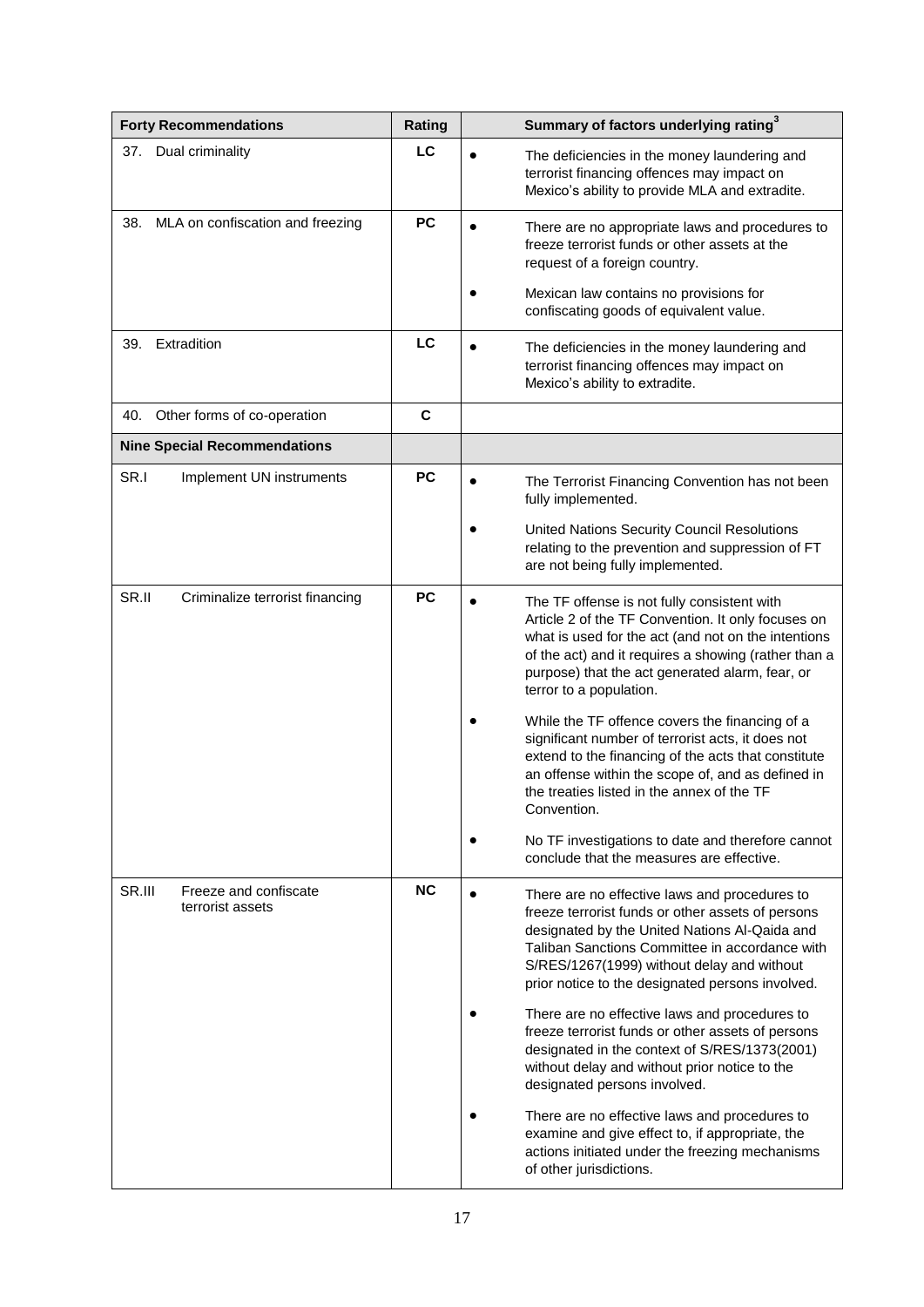| <b>Forty Recommendations</b>              | Rating    | Summary of factors underlying rating <sup>3</sup>                                                                                                                                                                                                                                                                                                                                                                                                                                        |
|-------------------------------------------|-----------|------------------------------------------------------------------------------------------------------------------------------------------------------------------------------------------------------------------------------------------------------------------------------------------------------------------------------------------------------------------------------------------------------------------------------------------------------------------------------------------|
|                                           |           | There are no measures extending freezing<br>actions to: (a) Funds or other assets wholly or<br>jointly owned or controlled, directly or indirectly,<br>by designated persons, terrorists, those who<br>finance terrorism or terrorist organizations, and;<br>(b) Funds or other assets derived or generated<br>from funds or other assets owned or controlled<br>directly or indirectly by designated persons,<br>terrorists, those who finance terrorism or terrorist<br>organizations. |
|                                           |           | There is no effective system for communicating<br>actions taken under the freezing mechanisms to<br>the financial sector immediately upon taking such<br>action.                                                                                                                                                                                                                                                                                                                         |
|                                           |           | No clear guidance is provided to financial<br>institutions and other persons or entities that may<br>be holding targeted funds or other assets<br>concerning their obligations in taking action under<br>freezing mechanisms.                                                                                                                                                                                                                                                            |
|                                           |           | There are no effective and publicly-known<br>procedures for considering de-listing requests<br>and for unfreezing the funds or other assets of<br>de-listed persons or entities in a timely manner<br>consistent with international obligations.                                                                                                                                                                                                                                         |
|                                           |           | There are no effective and publicly-known<br>procedures for unfreezing, in a timely manner, the<br>funds or other assets of persons or entities<br>inadvertently affected by a freezing mechanism<br>upon verification that the person or entity is not a<br>designated person.                                                                                                                                                                                                          |
|                                           |           | There are no appropriate procedures for<br>authorizing access to funds or other assets that<br>were frozen pursuant to S/RES/1267(1999) and<br>that have been determined to be necessary for<br>basic expenses, the payment of certain types of<br>fees, expenses and service charges or for<br>extraordinary expenses, in accordance with<br>S/RES/1452(2002).                                                                                                                          |
|                                           |           | There are no appropriate procedures through<br>which a person or entity whose funds or other<br>assets have been frozen can challenge that<br>measure with a view to having it reviewed by a<br>court.                                                                                                                                                                                                                                                                                   |
| SR.IV<br>Suspicious transaction reporting | <b>PC</b> | No clear obligation to report suspicions of<br>financing of international acts of terrorism (only of<br>terrorist acts committed locally).                                                                                                                                                                                                                                                                                                                                               |
| SR.V<br>International cooperation         | <b>PC</b> | The deficiencies in the terrorist financing offence<br>described under SR.II impact on Mexico's ability<br>to provide international cooperation through MLA<br>and extraditions.                                                                                                                                                                                                                                                                                                         |
|                                           |           | The deficiencies in the process for freezing<br>terrorist assets described under SR.III impact on                                                                                                                                                                                                                                                                                                                                                                                        |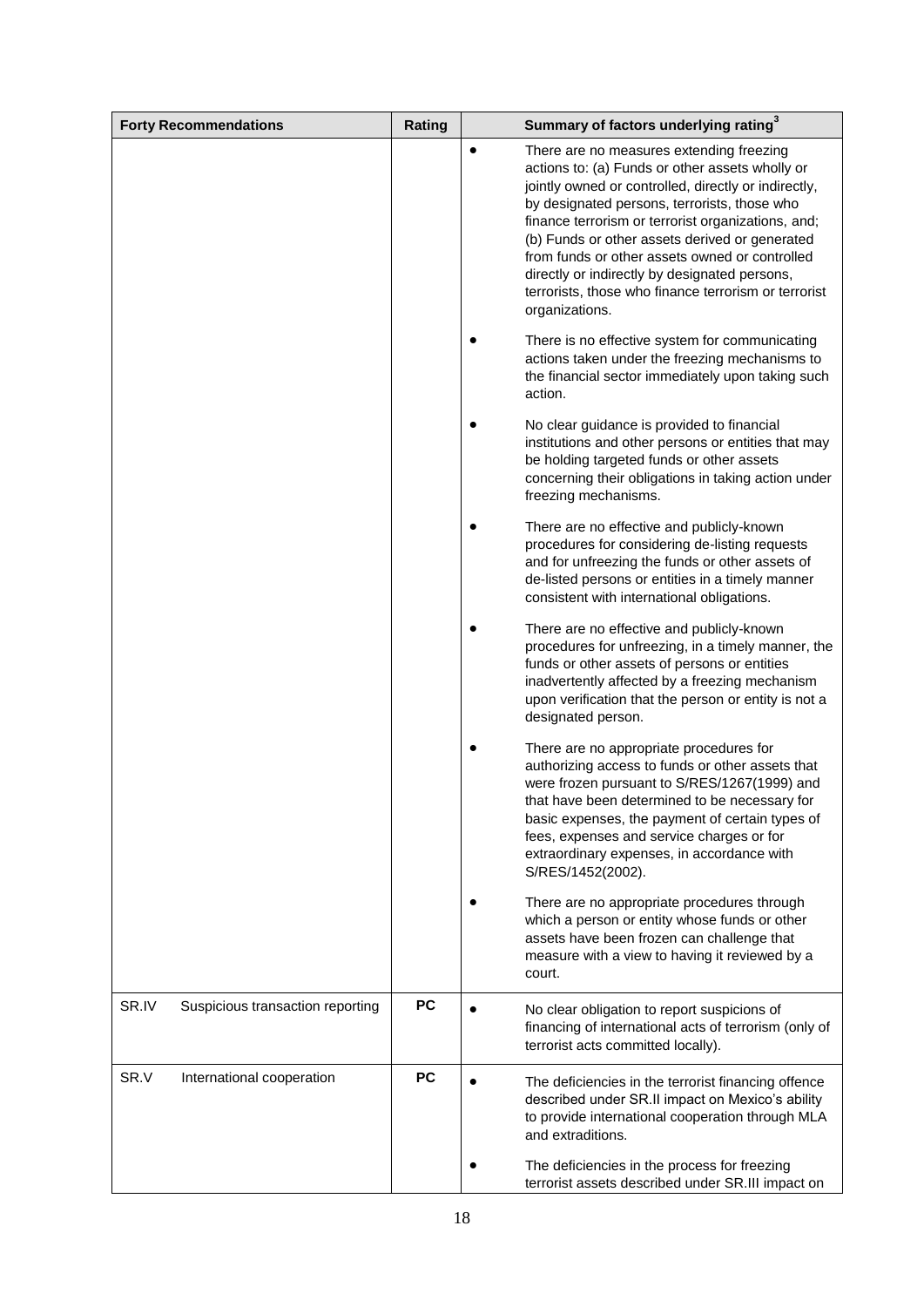| <b>Forty Recommendations</b>                                          | Rating    | Summary of factors underlying rating <sup>3</sup>                                                                                                                                                                                                                                    |
|-----------------------------------------------------------------------|-----------|--------------------------------------------------------------------------------------------------------------------------------------------------------------------------------------------------------------------------------------------------------------------------------------|
|                                                                       |           | Mexico's capacity to freeze, seize, and confiscate<br>terrorist assets at the request of a foreign country.                                                                                                                                                                          |
|                                                                       |           | The deficiencies in the terrorist financing offence<br>described under SR.II impact on the law<br>enforcement authorities' ability to provide<br>international cooperation.                                                                                                          |
| SR.VI<br>AML/CFT requirements<br>for money/value transfer<br>services | <b>PC</b> | Large volumes of cash are brought from abroad<br>by informal and unregistered courriers and there<br>has not been a systematic effort to estimate the<br>number of MVT and to identify those that operate<br>informally.                                                             |
|                                                                       |           | The obligation for money remitters to consider, for<br>purposes of ascertaining suspicion, small<br>structured transactions that in aggregate equal or<br>exceed the USD 3 000 threshold does not<br>constitute an explicit requirement to undertake<br>CDD.                         |
|                                                                       |           | Insufficient supervisory actions and resources<br>relative to the large number of providers hamper<br>effectiveness of implementation. Additional<br>personnel recently assigned to the SAT unit<br>responsible for supervision may take some time<br>before reaching full capacity. |
|                                                                       |           | The SAT is not explicitly empowered to inspect,<br>instruct and sanction the payors, only the<br>disperser transmitters.                                                                                                                                                             |
|                                                                       |           | Technical problems are preventing that the STRs<br>(and CTRs) filed by money remitters through the<br>SAT arrive at the FIU, and these reports are not<br>being used in any form.                                                                                                    |
|                                                                       |           | Disperser transmitters are not required to<br>maintain a list of the agents and payor<br>transmitters with whom they operate, and are not<br>required to immediately obtain the customer<br>documentation after a transfer is paid by agents<br>or payors.                           |
|                                                                       |           | Disperser transmitters are not explicitly<br>accountable for the failure of their Payor<br>transmitters to satisfy the applicable CDD,<br>monitoring and reporting requirements.                                                                                                     |
|                                                                       |           | Regulations do not require money remitters to<br>include and maintain CDD information on wire<br>transfers (relation to SR. VII).                                                                                                                                                    |
| SR.VII<br>Wire transfer rules                                         | <b>PC</b> | CDD threshold of USD 3,000 exceeds FATF limit.                                                                                                                                                                                                                                       |
|                                                                       |           | No regulation of batch transfers.                                                                                                                                                                                                                                                    |
|                                                                       |           | No regulation of the information that must be kept<br>by intermediary institutions (regulations only<br>cover the originator and beneficiary financial<br>institutions).                                                                                                             |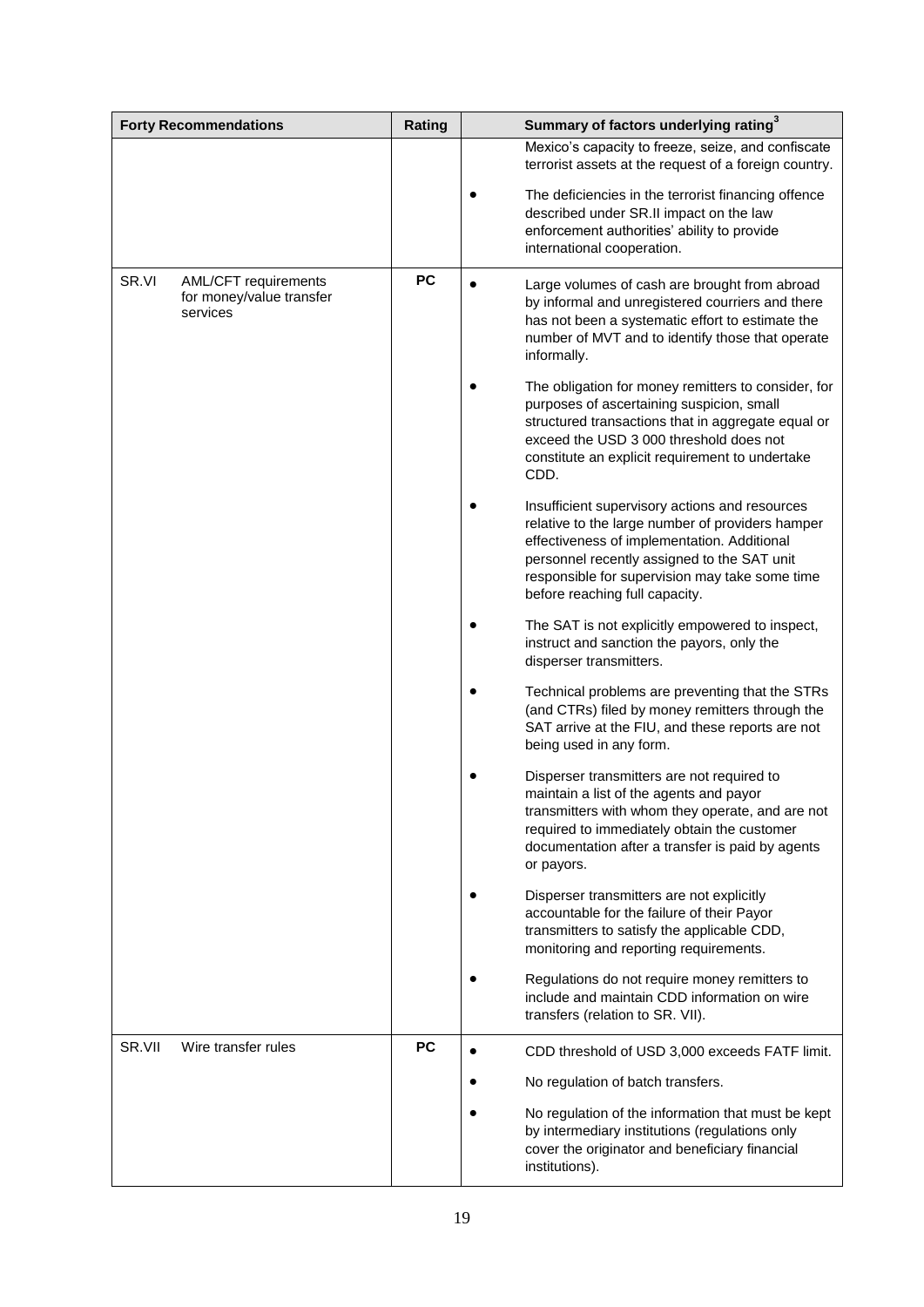| <b>Forty Recommendations</b>       | Rating    | Summary of factors underlying rating <sup>3</sup>                                                                                                                                                                                                                                                                                                                                                                     |
|------------------------------------|-----------|-----------------------------------------------------------------------------------------------------------------------------------------------------------------------------------------------------------------------------------------------------------------------------------------------------------------------------------------------------------------------------------------------------------------------|
|                                    |           | No requirement to adopt risk based procedures<br>$\bullet$<br>for identifying and handling transfers with<br>incomplete originator information.                                                                                                                                                                                                                                                                       |
|                                    |           | Money remitters are not subject wire transfer<br>regulations.                                                                                                                                                                                                                                                                                                                                                         |
| SR.VIII<br>Nonprofit organizations | <b>PC</b> | The relevant reviews of the domestic non-profit<br>$\bullet$<br>sector have not been conducted.                                                                                                                                                                                                                                                                                                                       |
|                                    |           | No outreach to the NPO sector has been<br>undertaken with a view to protecting the sector<br>from TF abuse.                                                                                                                                                                                                                                                                                                           |
|                                    |           | Most measures in place concerning NPOs are<br>only for tax purposes and only cover a limited<br>number of NPOs, which are those authorized by<br>the SAT to issue tax deductible receipts.                                                                                                                                                                                                                            |
|                                    |           | No steps have been taken to promote effective<br>supervision or monitoring of relevant NPOs.                                                                                                                                                                                                                                                                                                                          |
|                                    |           | Not all NPOs are required to maintain relevant<br>purpose and control information (only those<br>authorized to issue tax deductible receipts).                                                                                                                                                                                                                                                                        |
|                                    |           | Not all NPOs are subject to appropriate sanctions<br>for violations of oversight or rules (only those<br>authorized to issue tax deductible receipts).                                                                                                                                                                                                                                                                |
|                                    |           | Not all NPOs are required to be licenced (only<br>those authorized to issue tax deductible receipts).                                                                                                                                                                                                                                                                                                                 |
|                                    |           | Not all NPOs are required to maintain detailed<br>records of transactions to verify that funds have<br>been spent consistent with purpose and<br>objectives (only those authorized to issue tax<br>deductible receipts).                                                                                                                                                                                              |
|                                    |           | There is no effective domestic co-operation, co-<br>ordination and information sharing among all<br>levels of appropriate authorities or organizations<br>that hold relevant information on NPOs of<br>potential terrorist financing concern (other than<br>NPOs authorized to issue tax deductible<br>receipts).                                                                                                     |
|                                    |           | There are no mechanisms to ensure that full<br>access to information on the administration and<br>management of a particular NPO may be<br>obtained during the course of an investigation<br>(other than for NPOs authorized to issue tax<br>deductible receipts).                                                                                                                                                    |
|                                    |           | There are no mechanisms for the prompt sharing<br>of information among all relevant authorities in<br>order to take preventative or investigative action<br>when there is a suspicion or reasonable grounds<br>to suspect that a particular NPO is being<br>exploited for terrorist financing purposes or is a<br>front organization for terrorist fundraising (other<br>than NPOs authorized to issue tax deductible |